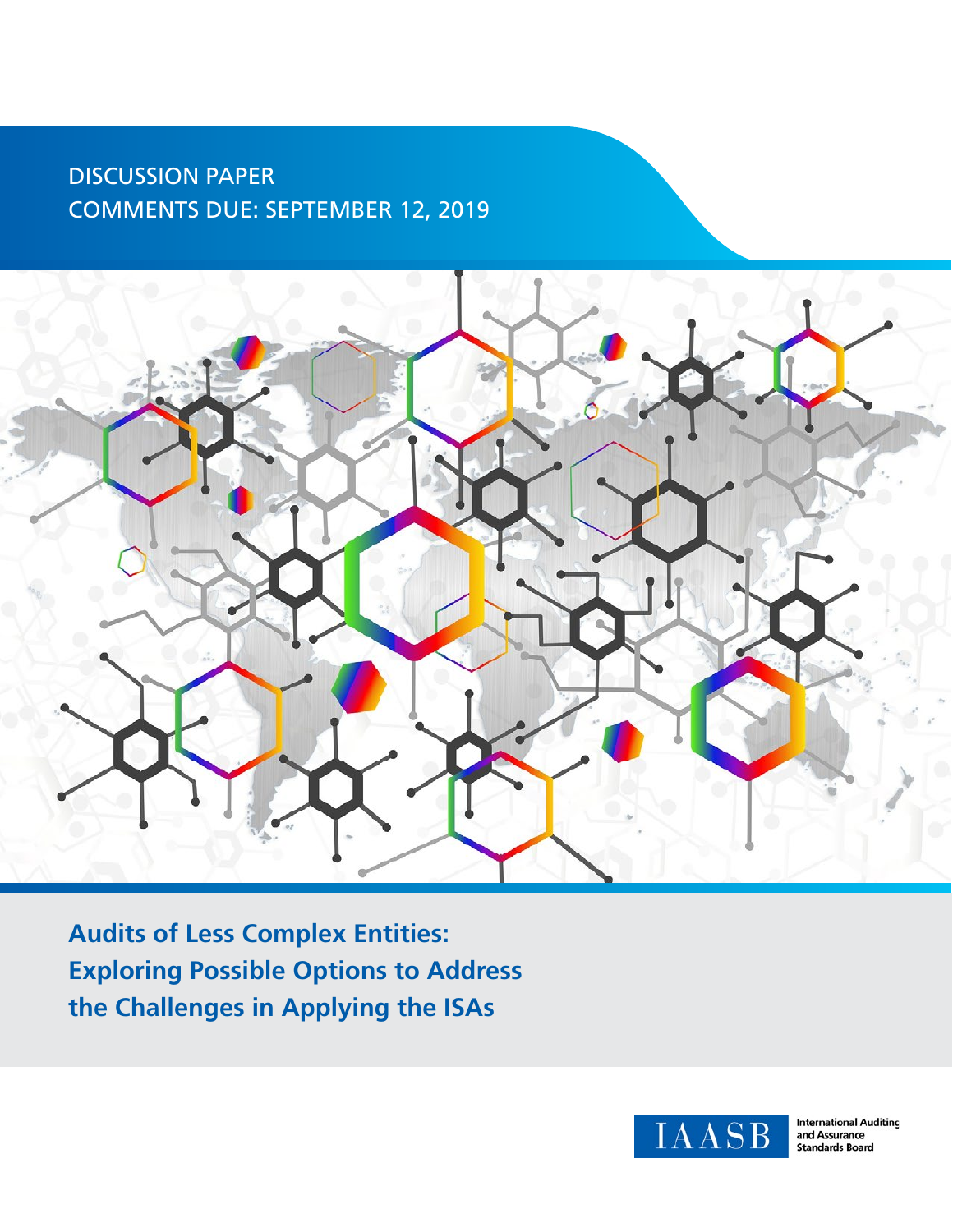

**International Auditing** and Assurance<br>Standards Board



**The International Auditing and Assurance Standards Board is a global independent standard-setting body that serves the public interest by setting high-quality international standards which are generally accepted worldwide.**

**The IAASB follows a rigorous process in developing its standards, involving multi-stakeholder input, including from the IAASB's Consultative Advisory Group, the International Federation of Accountants' (IFAC) relevant committees and professional accountancy organizations, regulatory and oversight bodies, firms, national standard setters (NSS), governmental agencies, investors, preparers and the general public.**

For copyright, trademark, and permissions information, please see page 21.

#### **Request for Input**

This Discussion Paper was developed by the International Auditing and Assurance Standards Board® (IAASB®).

#### Comments are requested by **September 12, 2019.**

Respondents are asked to submit their comments electronically through the IAASB website, using the "Submit a Comment" link. Please submit comments in both a PDF and Word file. First-time users must register to use this feature. All comments will be considered a matter of public record and will ultimately be posted on the website.

This publication may be downloaded from the IAASB website: *http://www.iaasb.org*.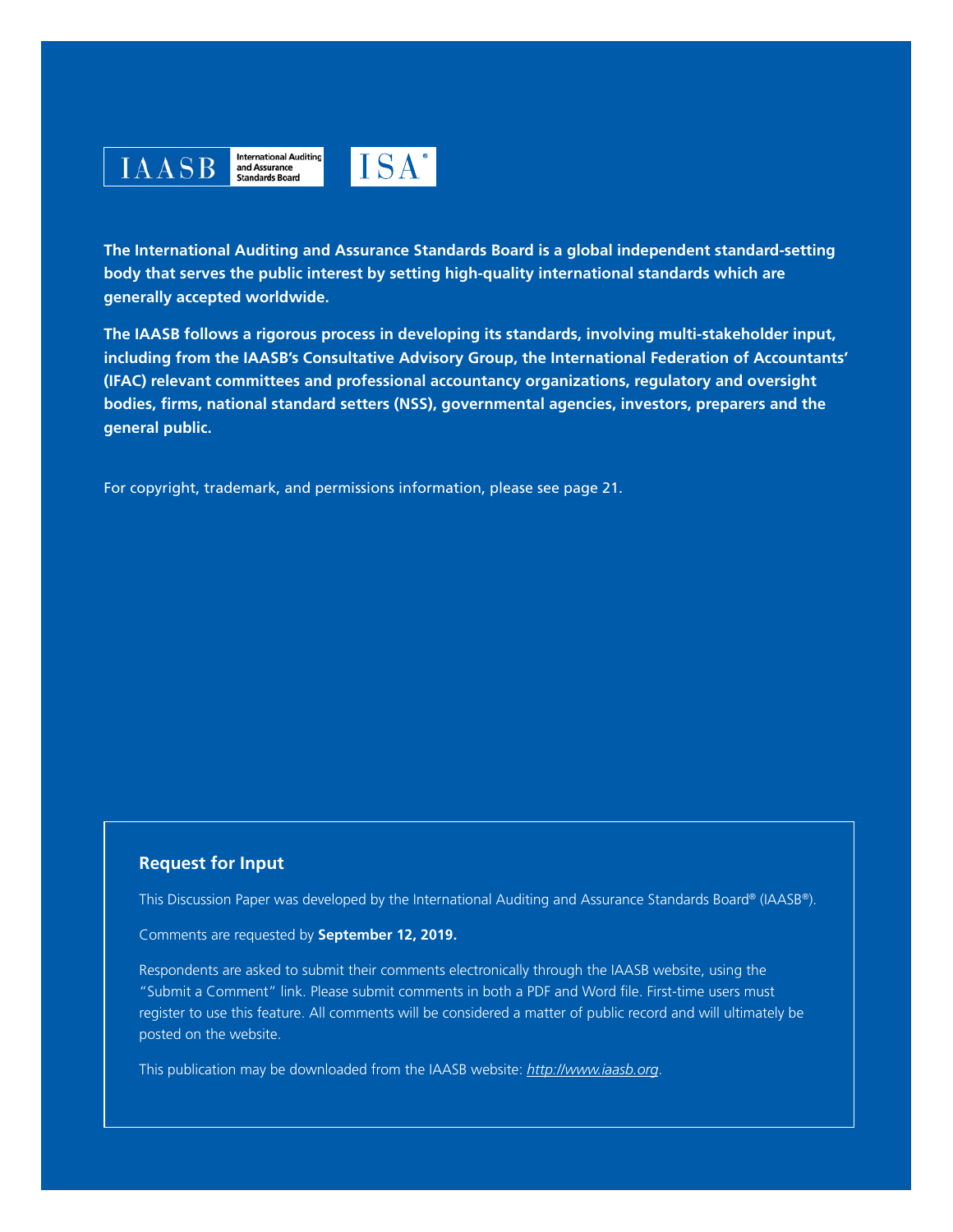# **CONTENTS**

| SECTION II - Challenges Related to Applying the ISAs in Audits of LCEs  10    |  |
|-------------------------------------------------------------------------------|--|
|                                                                               |  |
|                                                                               |  |
|                                                                               |  |
|                                                                               |  |
| Appendix - Standards, Guidance and Tools (Recent Literature) and Articles and |  |
|                                                                               |  |
|                                                                               |  |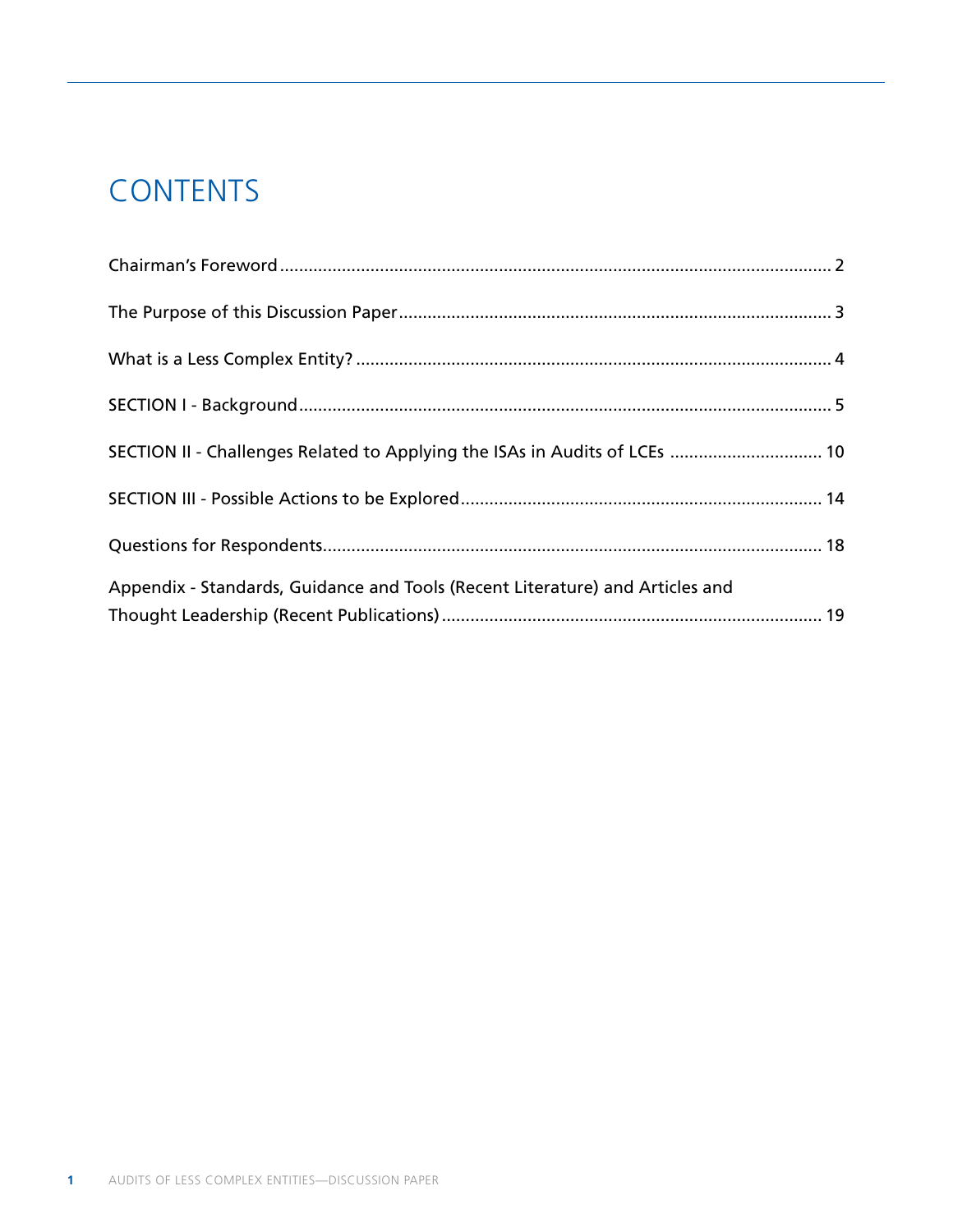### CHAIRMAN'S FOREWORD



Smaller entities make a critical contribution to the world economy, and quantitatively the majority of audits globally are audits of smaller entities. The ongoing challenges relating to the complexity and difficulties in applying the International Standards on Auditing (ISAs) faced by those auditing smaller entities is an area that is of particular importance to the Board, and to me personally. The strides that we have made since our Small- and Medium-Sized Practices (SMP) Working Conference held in Paris in 2017 in moving forward and building on what we already know about these challenges have culminated in this Discussion Paper (DP).

We hear the urgency for action, and recognize that we need to think more, and with an open mind, about actions that will result in solutions that will help not only those auditing smaller entities, but also those auditing entities where their nature and circumstances is less complex (hereafter referred to as less complex entities (LCEs)). We acknowledge the efforts of others in their activities to support auditors of LCEs and have heeded the call for global action.

However, before committing to further actions, we need to make sure that we have a thorough understanding about the challenges faced by auditors of LCEs, including the underlying causes of those challenges, in the many jurisdictions impacted by our activities. We need to work out what actions are for us, and what actions may be for others, and we will encourage others, as needed, to take action, recognizing that the best way forward may involve a combination of approaches. Therefore, we need to hear from all our stakeholders about the different possible actions we outline in this paper, including whether there are other actions that we have not identified, to enable us to determine what is most appropriate and what will be most effective.

We must also maintain the fine balance between competing needs and being mindful that any changes do not reduce the robustness of the existing auditing standards thereby affecting audit quality (i.e., have unintended consequences on audits other than those that are audits of LCEs). There is no easy 'fix,' and it will take time to progress global actions, but we are very aware that more must be done to keep the ISAs relevant to those auditing LCEs.

We remain committed to actively further exploring and progressing our thinking in relation to audits of LCEs. I wish to emphasize the importance of hearing from those most affected by these challenges to be able to progress this topic and look forward to hearing from all of our stakeholders about the matters set out in this DP. A feedback statement will be published to share what we have heard from the input received, and we will then deliberate about how to best move forward.

Max Junida

**Prof. Arnold Schilder** *IAASB Chairman*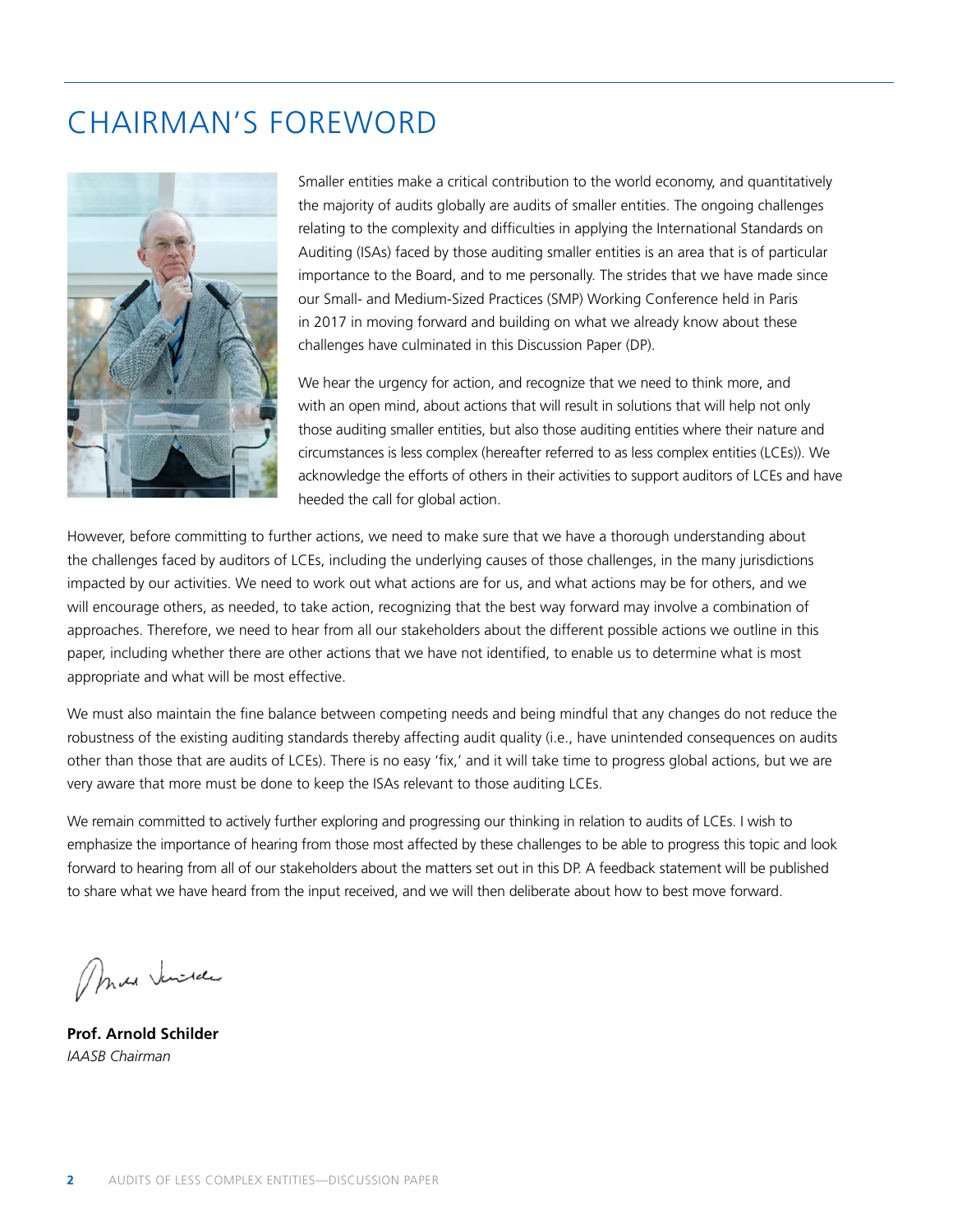### THE PURPOSE OF THIS DISCUSSION PAPER

In order to achieve its objective of enhancing the quality and consistency of audit practice throughout the world, and strengthening public confidence in the global auditing and assurance profession, the IAASB develops and maintains one set of auditing standards. These are applied to a wide variety of entities with differing circumstances.

Recognizing the challenges faced by practitioners in applying the ISAs, in particular for engagements where the entity being audited is less complex, this DP focuses on audits of LCEs using the ISAs, and sets out:

- Challenges that have been identified to date.
- A number of possible actions that could be undertaken to address the identified challenges.

The purpose of this consultation is to obtain input on the challenges and to help us determine our actions in relation to audits of LCEs. Accordingly, we are looking for input from all stakeholders, but in particular practitioners auditing LCEs on the matters set out in this DP, as well as any other challenges or possible actions we have not yet thought about.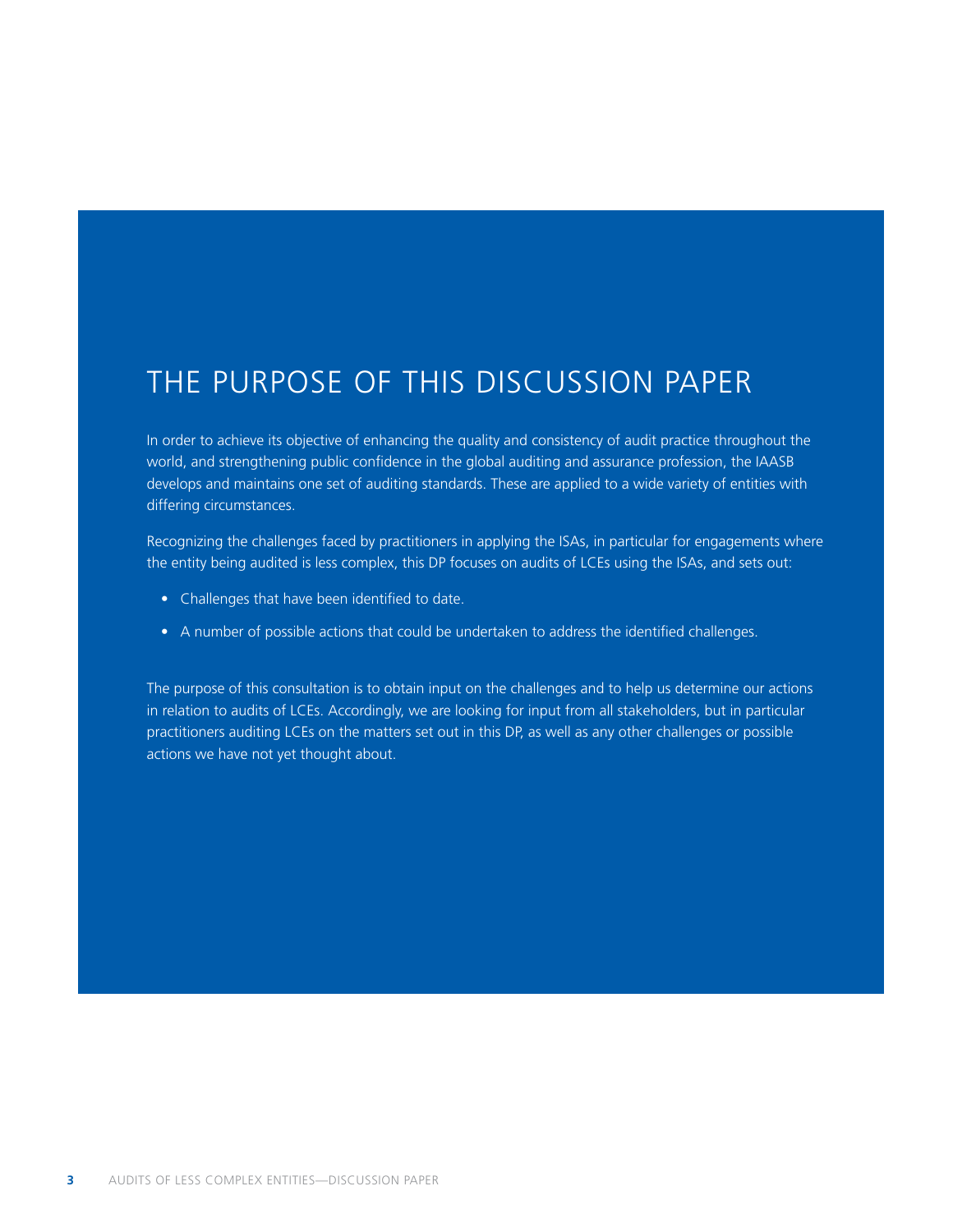## WHAT IS A LESS COMPLEX ENTITY?

#### *What do we mean by a "less complex entity" (LCE) and why do we use this term rather than "small- and medium-sized entity" (SME)?*

Although the discussion about the challenges of applying the ISAs has historically been around the difficulties experienced in audits of smaller entities as outlined in the Chairman's Foreword, we are of the view that it is appropriate to focus on the complexity of the entity rather than its size. This is because in today's environment it is not only about size—there may be entities that are smaller but may be considered complex, and there may be other entities that would not be considered smaller, but would be considered less complex.

As we move forward, further consideration will be given to how we describe LCEs for the purpose of our work. How this description may be applied in individual jurisdictions will depend on the nature of the outputs arising from this consultation process and how each jurisdiction adopts any possible future pronouncements, and the legal or regulatory requirements and other relevant circumstances of the jurisdiction (it is possible that this may encompass a broad range of entities including such entities as those in the public sector and not-for-profit sectors). However, as a starting point, we have looked to our current definition of a "*smaller entity,"* which sets out many of the qualitative characteristics that could be attributable to an LCE:

*"An entity which typically possesses qualitative characteristics such as:*

- *a. Concentration of ownership and management in a small number of individuals (often a single individual either a natural person or another enterprise that owns the entity provided the owner exhibits the relevant qualitative characteristics); and*
- *b. One or more of the following:*
	- *i. Straightforward or uncomplicated transactions;*
	- *ii. Simple record-keeping;*
	- *iii. Few lines of business and few products within business lines;*
	- *iv. Few internal controls;*
	- *v. Few levels of management with responsibility for a broad range of controls; or*
	- *vi. Few personnel, many having a wide range of duties.*

*These qualitative characteristics are not exhaustive, they are not exclusive to smaller entities, and smaller entities do not necessarily display all of these characteristics."1*

We are seeking views of respondents about how best to describe LCEs (refer to Question 1).

<sup>1</sup> IAASB's Glossary of Terms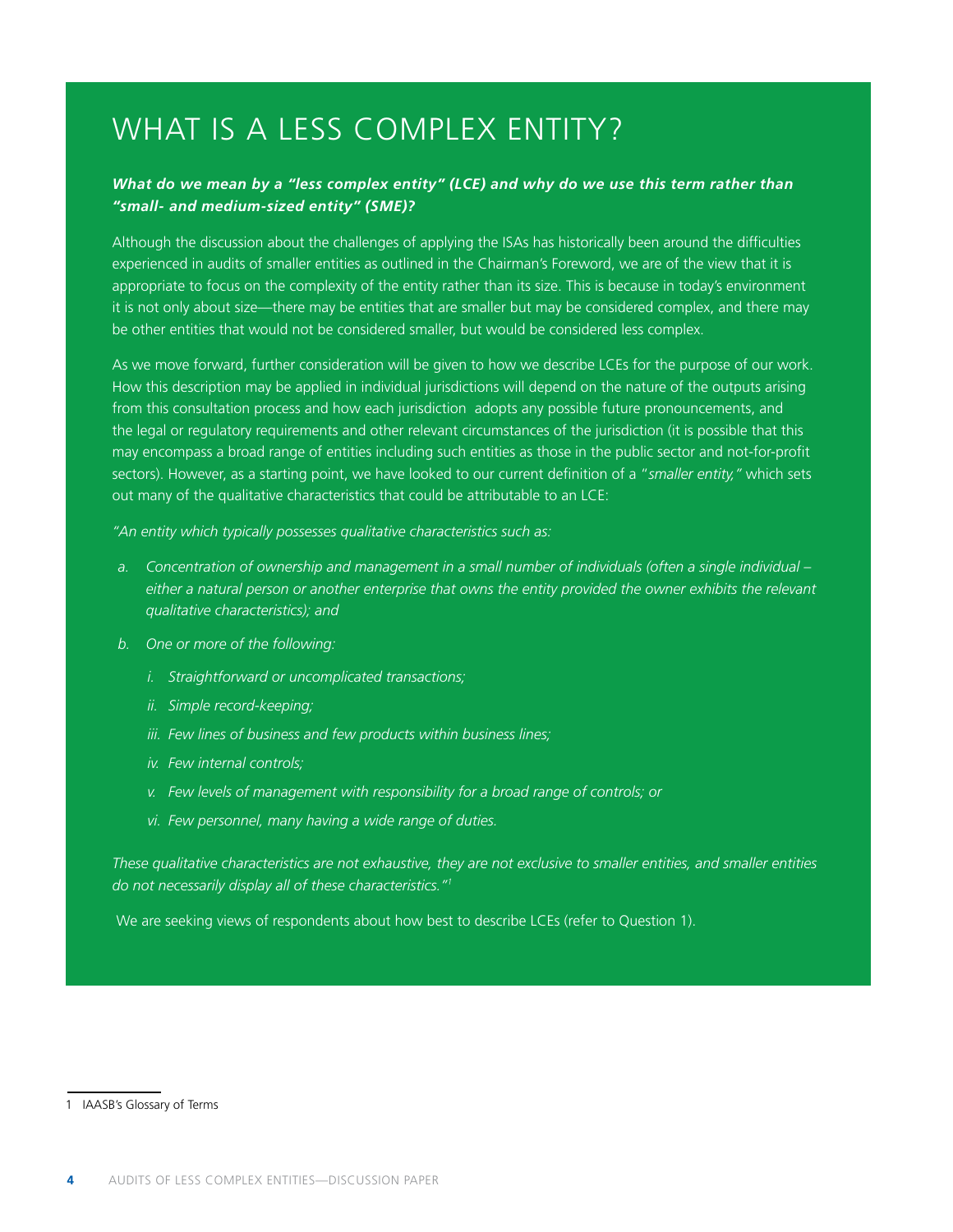## I. BACKGROUND



At present, 129 jurisdictions use, or are committed to using, the ISAs (up from some 90 countries in the mid-2000's) demonstrating the increasing importance the global community attaches to the ISAs. This widespread and continually growing international use of the ISAs, in both well-developed as well as developing economies, underscores the importance of the IAASB continuing to focus its efforts on maintaining the quality and scalability<sup>2</sup> of these standards for entities of all sizes, and to meeting the expectations that stakeholders have regarding their application.

#### **The Evolving World and the Effect on the ISAs**

There are a number of influences driving changes to the environment in which auditors operate. These influences are described in the section that follows, and although these influences may impact audits of all entities, the intention is to consider these influences in the context of LCEs as background to the identified challenges and future possible actions:

| <b>The Evolving</b><br><b>Business</b><br><b>Environment</b>                        | • The evolving business environment—which is driving increasingly complex structures and transactions.<br>• Technology—is advancing at a rapid pace, affecting how transactions are undertaken and how records<br>are kept.<br>• Audit regulators and oversight bodies have become more coordinated and are committed to driving<br>audit quality—primarily through their audit inspection processes, including focusing on remedial action<br>plans to address the root causes of deficiencies identified. This increased robustness in inspections has<br>resulted, for example, in calls for more specificity in the requirements in the ISAs against which the audits<br>can be inspected.<br>• Changing public expectations—audits are under increasing scrutiny, with continued discussion of the<br>need to better address the gap between what the auditor is required to do and what some stakeholders<br>expect the auditor to do. |
|-------------------------------------------------------------------------------------|----------------------------------------------------------------------------------------------------------------------------------------------------------------------------------------------------------------------------------------------------------------------------------------------------------------------------------------------------------------------------------------------------------------------------------------------------------------------------------------------------------------------------------------------------------------------------------------------------------------------------------------------------------------------------------------------------------------------------------------------------------------------------------------------------------------------------------------------------------------------------------------------------------------------------------------------|
| <b>Changing</b><br><b>Financial and</b><br><b>Non-Financial</b><br><b>Reporting</b> | • Law and regulation—is changing, with enhanced and evolving reporting requirements, including in<br>relation to non-financial reporting, which are driving different business and reporting decisions.<br>• Financial reporting standards are continually evolving to address changes in the business environment,<br>public expectations, and other influences, and are also becoming more complex, lengthy and require<br>more interpretation and judgment.<br>• Assurance needs related to non-financial reporting continue to evolve.<br>• Increasing requirements for estimates using forward-looking information, which requires practitioners to<br>apply heightened professional judgment and professional skepticism.                                                                                                                                                                                                              |

<sup>2</sup> The ability to apply the ISAs to a wide range of entities with varying complexity is referred to as 'scalability.'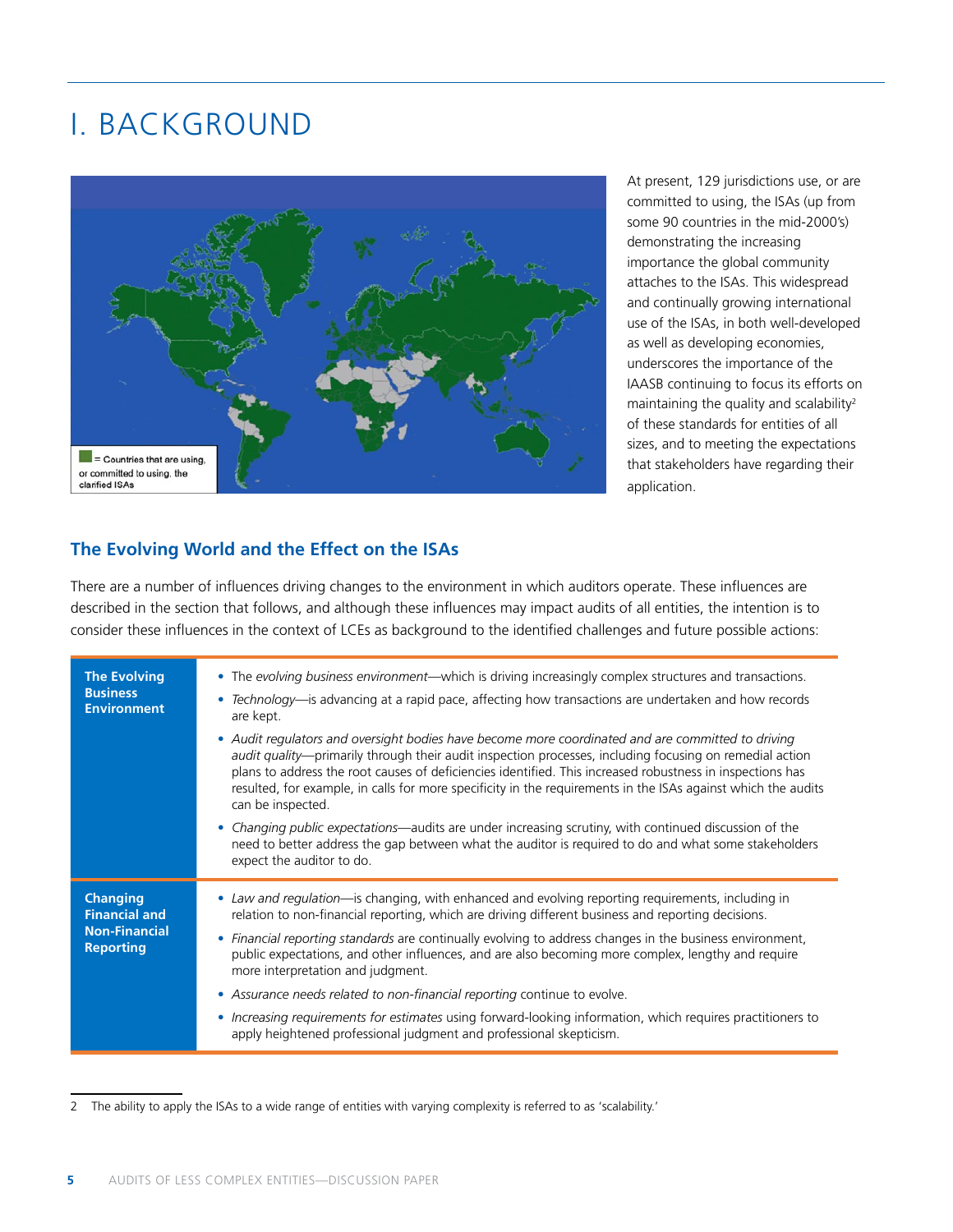The evolving influences outlined above are taken into account when updating the ISAs. However, these may also be creating new challenges which in turn are perceived to be impacting the way that audits of LCEs are undertaken. Specifically, increases in the length and detail of the ISAs can:

- Act as a barrier to auditors reading and understanding the ISAs, particularly for those auditors in situations where there is a gap in available guidance for applying the ISAs.
- Result in a perceived 'checklist-approach,' with a greater focus on compliance rather than using professional judgment.
- Lead to increased documentation in audit files, with no perceived commensurate benefit.

All of these can potentially lead to a reduction in audit quality as they could affect how the auditor applies the standards.

### **The IAASB's Journey…**

The IAASB has always been mindful of the need for the ISAs to be applicable to all entities,<sup>3</sup> ranging from those whose nature and circumstances are simpler and more straightforward (i.e., LCEs), to those entities where the nature and circumstances are more complex (for example, more complex structures or more complex transactions). Furthermore, the environment is continually evolving, which is driving changes to the ISAs, and may be making them more challenging to apply to audits of LCEs.

Since 2002 when our Clarity Project commenced, we have been making concerted efforts to keep the revised or developed standards operational and scalable, but there continues to be concern about the increasing complexity and usability of the ISAs, in particular for LCEs. There have also been questions raised as to whether the ISAs remain fit-for-purpose for audits of LCEs. In 2017, as explained



further below, we convened a working conference in Paris that included consideration of the issues related to audits of SMEs, thereby providing the impetus for further IAASB action. The diagram above sets out our 'journey'.

<sup>3</sup> IFAC has a *policy position (no. 2)* that notes that the ISAs are designed for audits of entities of all sizes, and that their design enables them to be applied in a manner that is proportionate to the size and complexity of an entity, and therefore that it is in the public interest to have audits of SMEs performed using the same standards (i.e., as some would say "an audit is an audit").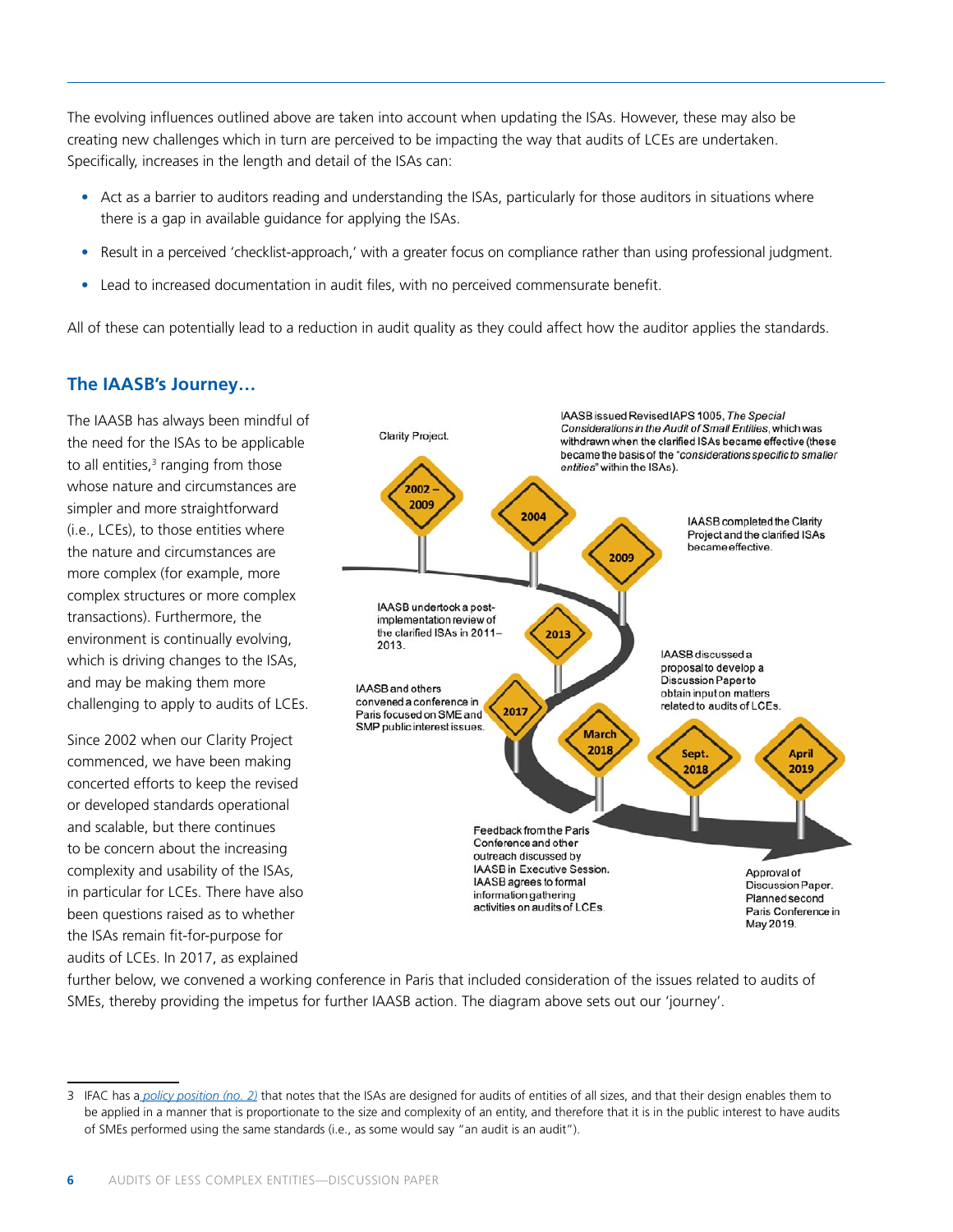### **Others Have Reacted to the Evolving Environment and Growing Complexity of the ISAs**

Others too have recognized that there are challenges with applying the ISAs for audits of LCEs:

- At a global level, IFAC has developed a Guide to Using ISAs in the Audits of SMEs,<sup>4</sup> to assist with the application of the ISAs, and the Guide to Using ISAs in the Audits of SMEs is now in its Fourth Edition.
- National Standard Setters (NSS) and others have also sought to develop solutions to help practitioners when undertaking audits in circumstances where the entity is less complex, including national guidance for audits of SMEs, information technology (IT) tools (such as electronic methodologies) and ISA manuals.
- Jurisdictions have been changing their statutory thresholds for when an audit is required.
- Regional bodies, such as Accountancy Europe, have engaged stakeholders on matters relating to simplifying auditing standards for small or non-complex entities through publications and events.

The **Appendix** sets out examples of tools and resources developed by various jurisdictions.

More recently, there have also been various jurisdictional or regional initiatives specifically targeted at audits of less complex (or smaller) entities, including:

- In June 2015, a consultation on a "*Nordic Standard for Audits of Small Entities*" was published. The draft standard was developed by the Nordic Federation of Public Accountants for consultation in Sweden, Denmark, Finland, Iceland and Norway. Responses were received from all around the world, not only from the intended targeted countries. Respondents echoed the call for something to be done, but had mixed views about what this should be. One of the major messages from the responses was that, in order for this initiative to be successful, an international rather than a regional response was required. In light of this, the Nordic Federation of Public Accountants has continued to encourage the IAASB to focus efforts in this area.
- In 2018, Sri Lanka issued "*The Sri Lanka Auditing Standard for the Audits of Non-Specified Business Enterprises*" (SLAuS). The SLAuS was developed at the Institute of Chartered Accountants of Sri Lanka with the draft Nordic Standard being used in its development.
- In considering the introduction of a minimum threshold for mandatory audits in France, consideration is being given to a new 'pronouncement' for audits that would fall below the statutory threshold but where the entity may voluntarily seek an audit (this pronouncement may possibly be a simplified audit standard).
- In March 2019, Belgium published a statutory standard for auditing SMEs and small not-for-profit entities. This standard on contractual audits of SMEs, can be performed by both the registered auditors and the external accountants. It does not apply to statutory audits (for which only the ISAs apply) and includes the possibility to apply the ISAs if agreed between the relevant parties. The definition of an SME is linked to the threshold for mandatory audits. However, when the SME is considered to be complex, the registered auditors will have to apply the ISAs.

<sup>4</sup> IFAC's *Guide to Using International Standards on Auditing in the Audits of Small- and Medium-Sized Entities* (hereafter referred to as The Guide to Using ISAs in Audits of SMEs).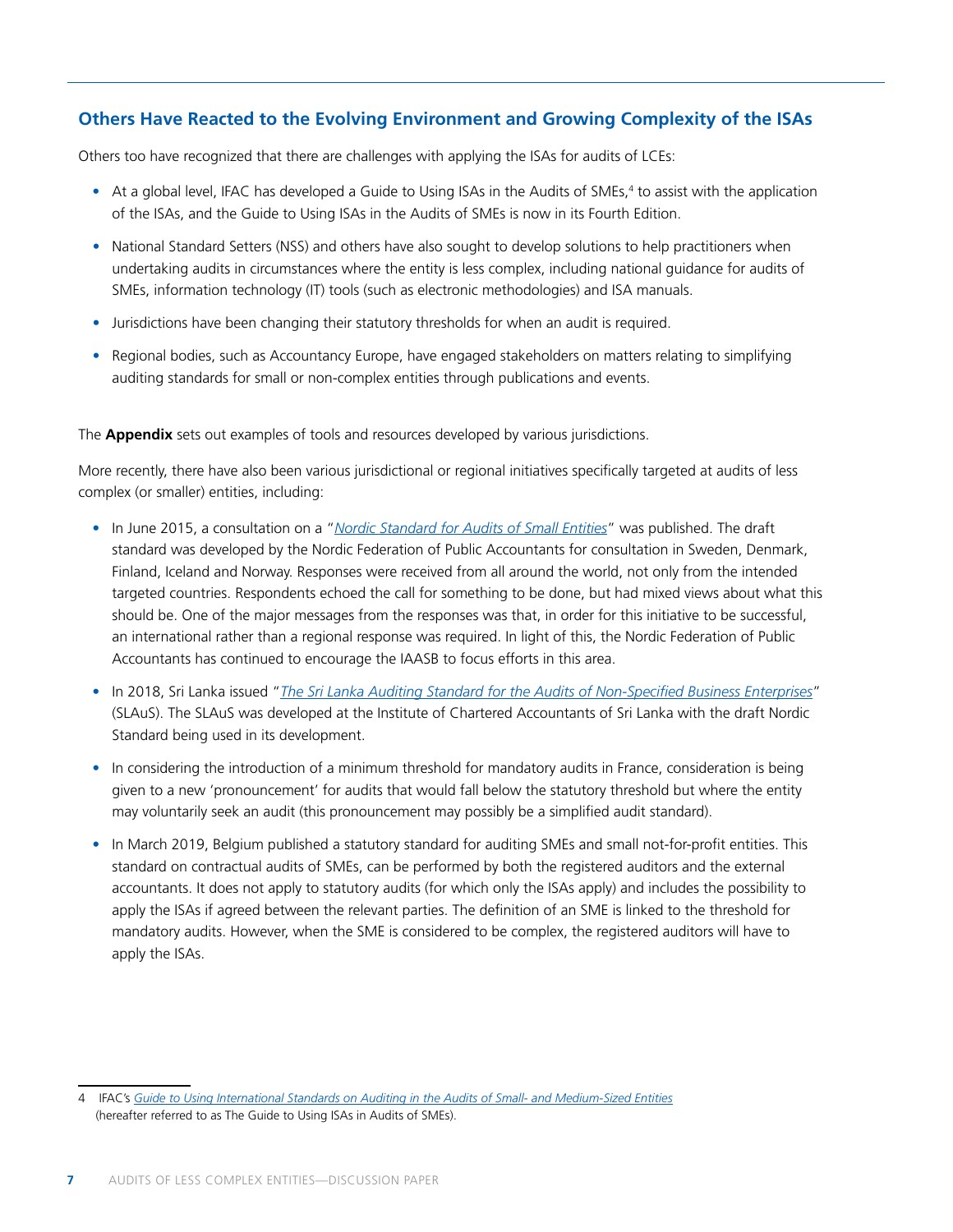The concerns being expressed and the initiatives being undertaken in different jurisdictions around the world signal that additional support is likely needed in the application of the ISAs for LCEs, as well as further consideration about the standards themselves. Notwithstanding that guidance and other support is being developed at a jurisdictional or regional level, pressure is increasing for a global solution, with similar challenges being identified in many jurisdictions regardless of the size or complexity of the local business environment. In light of these jurisdictional and regional developments, we remain mindful of the relevance of our standards in relation to audits of LCEs.

### **The Paris SMP / SME Conference**

Shaping the way forward…

In early 2017, we (together with the Compagnie Nationale des Commissaires aux Comptes (CNCC) / the Conseil Superieur de I'Ordre des Experts-Comptables (CSOEC)) convened a conference in Paris, France, to further discuss the needs of SMPs and SMEs and help shape a way forward. The two-day conference was attended by over 100 stakeholders from all over the world, including many practitioners representing SMPs, with a focus on both audits of SMEs and also other services performed by practitioners for SMEs. Broadly, the discussions related to audit can be summarized as follows:

- A strong need was expressed for better support for audits of smaller entities and LCEs.
- After a presentation on the draft Nordic Standard, mixed views were expressed about the need for a new separate standard.
- More needs to be done to understand the root causes of the issues that have been identified relating to audits of smaller entities, for example, further considering whether there is a deficiency in the standards or whether it is more an issue in the execution when applying the standards.



- Some stakeholders encouraged the IAASB to "think simpler first" in the revisions that were underway at the time.
- There is a growing perception in some jurisdictions that the increasing length and complexity of standards may lead to overly costly audits in the LCE sector of their economy.
- It was emphasized that more thought was needed about how to utilize the advances in technology (by the IAASB and others).
- Further consideration was needed:
	- To bridge the 'expectations gap' between different stakeholders.
	- About how to better promote the value of an audit.

Attendees recognized that it was not only the IAASB that needed to action some of these matters.

After this conference, we started to more intently explore what actions may be required to address the concerns and issues that had been discussed at the conference. The timeline on page 6 illustrates our related activities in this area before and since this conference.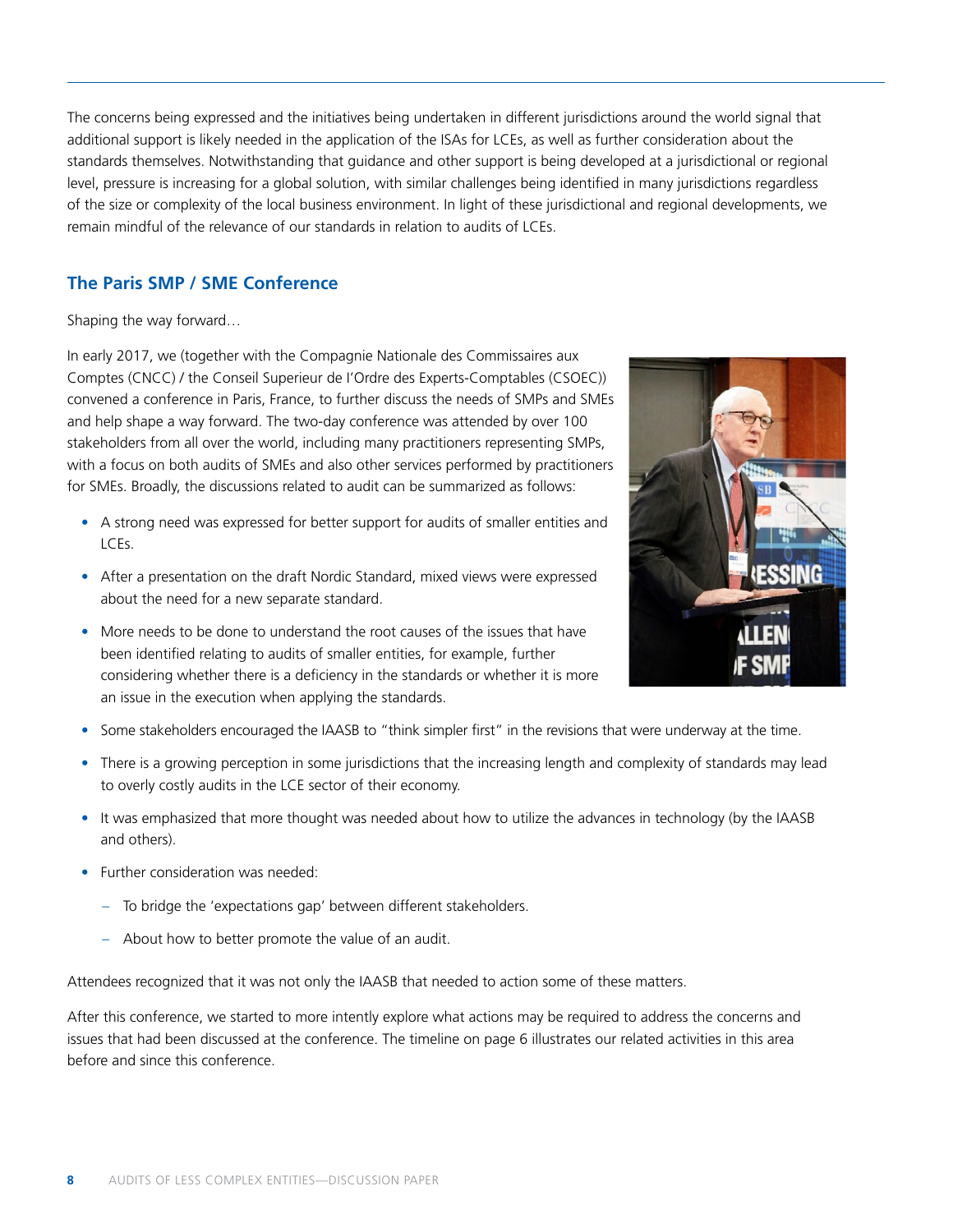### **Our Ongoing Efforts Regarding Scalability and Proportionality in our Current Projects**

We have also increased our focus on scalability and proportionality to explore what more can be done, for example, in our recent projects on ISA 540 (Revised)<sup>5</sup> and ISA 315 (Revised).<sup>6</sup>

With regard to ISA 540 (Revised), the standard now recognizes explicitly that scalability of the risk assessment and further procedures inherently varies with the complexity of the estimate, which may be particularly relevant for LCEs, i.e., where the processes relevant to accounting estimates may be uncomplicated because the business activities are simple or the required estimates may have a lesser degree of estimation uncertainty.

The exposure draft of ISA 315 (Revised) (ED-315)7 has also taken a similar approach, with further support provided in new introductory paragraphs explaining the various aspects of the standard in 'simpler' language, as well as enhanced examples in the application material to illustrate how the requirements can be applied in varying circumstances. Many of these changes have been supported by respondents to the exposure draft. However, significant concerns were still expressed with regard to the length and scalability of the proposed revised standard. We will continue our efforts to address the concerns of our stakeholders as we finalize the revised standard, while remaining mindful of retaining the robustness of our standards.

#### **Next Steps**

We are seeking feedback about whether the challenges relating to audits of LCEs have been correctly identified (refer to Section II), to be able to consider how the underlying reasons for these challenges can be best addressed. The information collected through the responses to this DP will help us make an informed decision on possible further actions in relation to audits of LCEs. The possible actions that could be explored by the IAASB (and on which we are seeking views of respondents) are set out in Section III.

<sup>5</sup> ISA 540 (Revised), *Auditing Accounting Estimates and Related Disclosures*

<sup>6</sup> ISA 315 (Revised), *Identifying and Assessing the Risks of Material Misstatement through Understanding the Entity and Its Environment*

<sup>7</sup> ED-315, *Identifying and Assessing the Risks of Material Misstatement*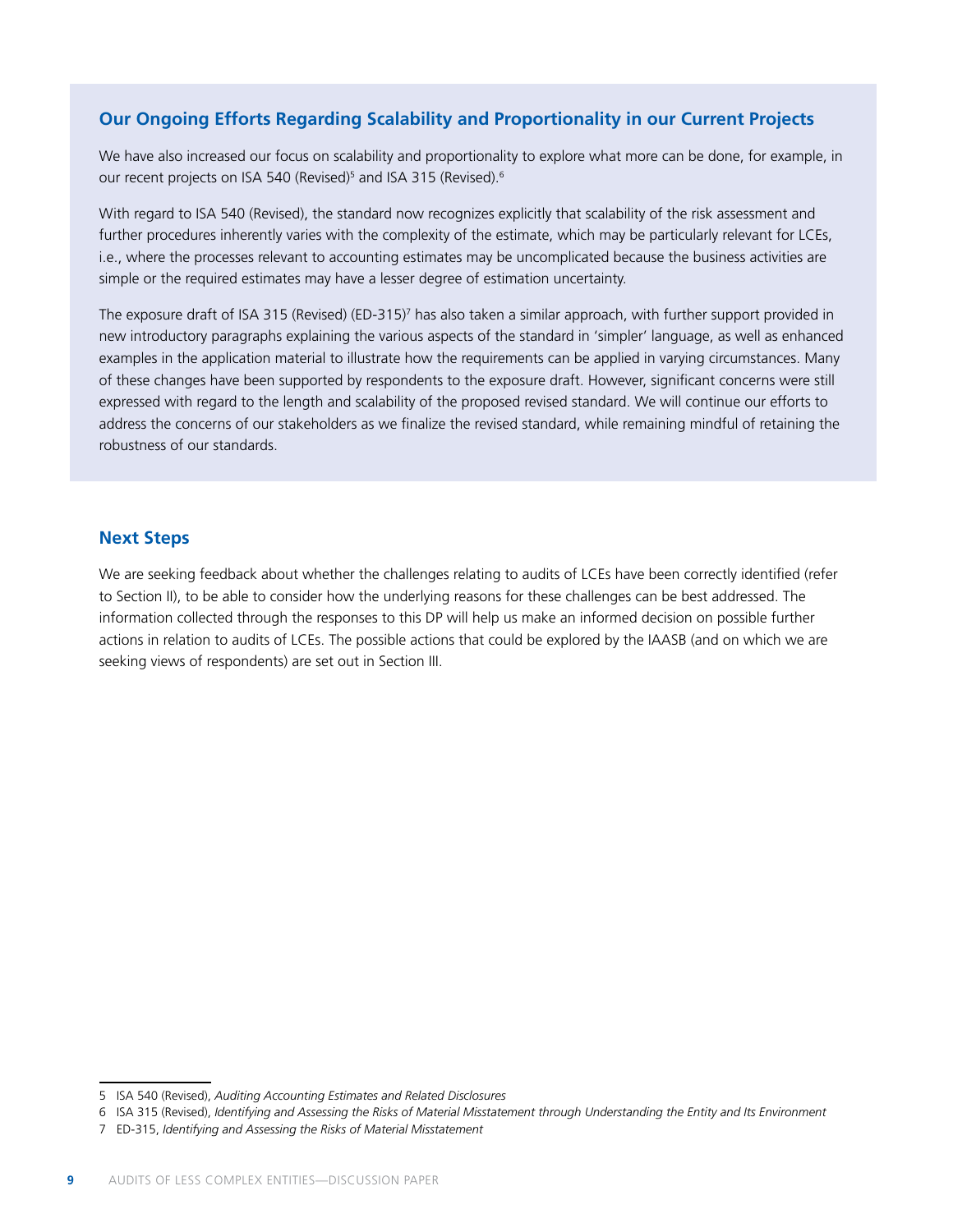## II. CHALLENGES RELATED TO APPLYING THE ISAs IN AUDITS OF LCEs

As set out in Section I, there is a broad range of influences on the audit environment, and therefore, there is not necessarily a one-size-fits-all solution. Furthermore, solutions may not lie with the IAASB alone, there will likely be action required by others too.

Not all of the influences leading to challenges when using the ISAs for audits of LCEs are under the control of the IAASB, or may form part of our considerations related to this initiative. We are, however, of the view that it is important to set out all the relevant considerations as we explore and gain feedback on the challenges related to auditing LCEs.



We are aware of various challenges that have been identified facing auditors of LCEs, and would like to further understand the underlying reasons for, or root causes of, the identified challenges. In addition, we would like to know

whether there is anything else that should be considered as we progress our thinking in relation to audits of LCEs.

This section first sets out those identified challenges that are not within the boundaries of our work relating to audits of LCEs, and then, as context for the possible actions that follow in Section III, describes those identified challenges that are within the boundaries of our work related to audits of LCEs. We recognize the important role we play in relation to setting the standards and the influence we have, and are therefore committed to exploring what further can be done while being mindful of our stakeholders' expectations about what can be done.

Challenges in applying the ISAs differ, depending on a variety of factors. For example, additional support may be needed when the ISAs are first adopted within a particular jurisdiction, or may vary based on the size of the audit practice,<sup>8</sup> the level of resources, the number of audit engagements undertaken by an auditor, and the nature and complexity of the firm's audit clients.

The support available for applying the ISAs also varies between:

- Jurisdictions—for example, some jurisdictions have very active professional accountancy organizations providing substantial support, guidance and other related resources; and
- Firms—for example, some SMPs have less access to ongoing technical resources and other appropriate support compared to those belonging to large international networks.

<sup>8</sup> For example, a report from the UK's Financial Reporting Council, *Key Facts and Trends in the Accountancy Profession*, notes that 5,351 out of 5,660 (95%) registered audit firms have 6 or less principals per firm, indicating that a large majority of firms in the UK are smaller.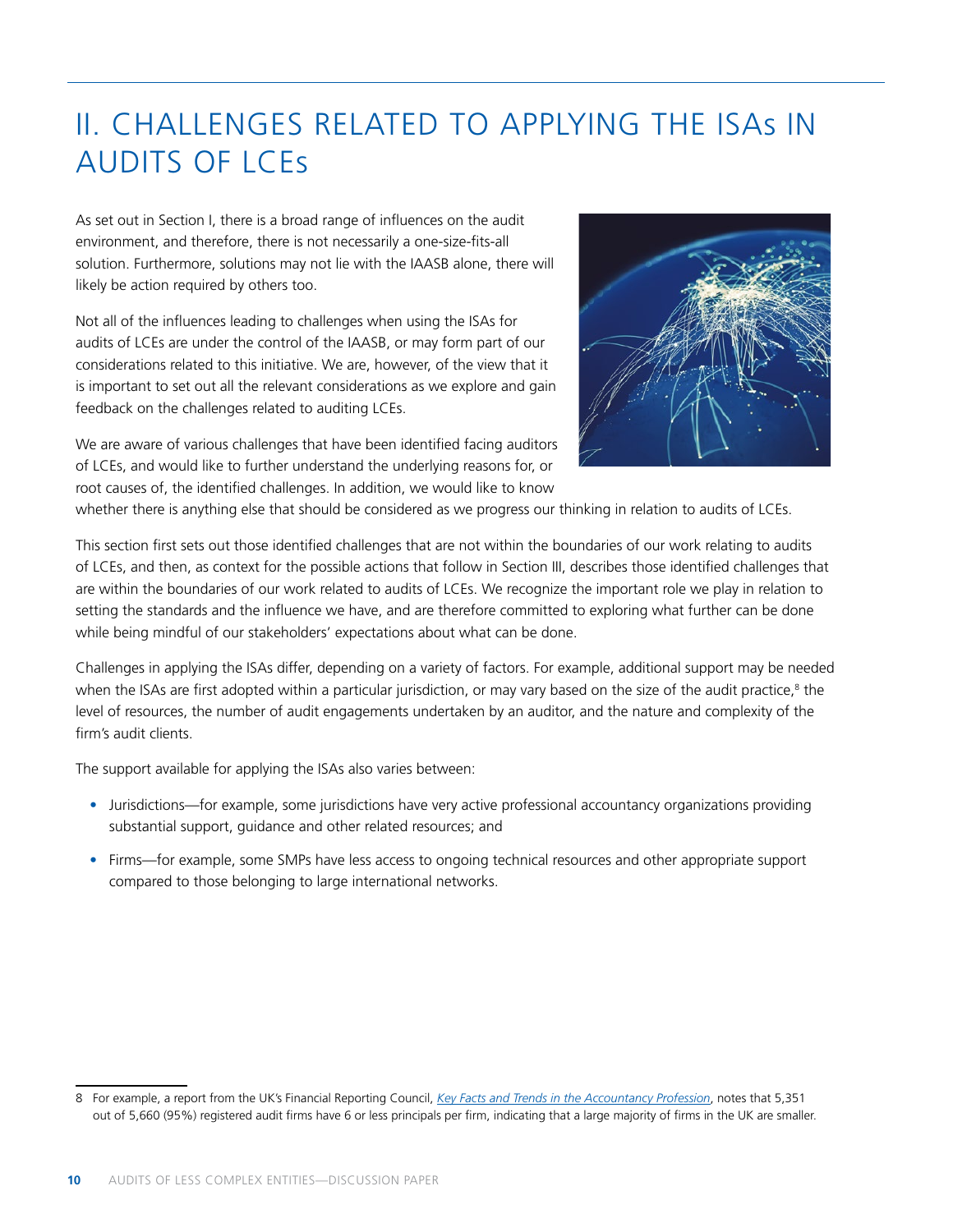### **Setting Boundaries for Our Work**

#### *Challenges Not within Our Control or Within the Scope of the IAASB's Work on Audits of LCEs*

The following sets out the factors driving the challenges noted by our stakeholders, and other relevant matters, that may impact the audit environment for LCEs, but that do not fall within our remit as an international standard-setter, or which we do not intend to consider as part of this project because it is related to other assurance engagements that are not audits and is therefore 'not in scope' when considering audits of LCEs. Notwithstanding that we do not intend to directly address these as part of our work in relation to audits of LCEs, we may be in a position to further consider how we may best influence and encourage actions by others.

#### **Factors Driving Challenges that are Not Within the Control of the IAASB**

| <b>Legal and Other</b><br><b>Requirements for</b><br>an Audit             | The IAASB does not set the requirements for which entities require an audit as this is prescribed by each<br>jurisdiction's laws and regulations (some jurisdictions have audit exemption thresholds above which an audit<br>is mandatory) or influence in any way where an entity voluntarily elects to have an audit undertaken. We do<br>not, and cannot be expected to be, involved in such jurisdictional or entity level determinations.<br>To illustrate the variation in practice of different jurisdictions using audit exemption thresholds, countries<br>within the European Union continue to change their thresholds, with some member states (Cyprus, Estonia,<br>Italy and Romania) having lowered their thresholds in the last two years, while two member states (Denmark<br>and Ireland) have increased their thresholds in the last two years. <sup>9</sup> Italy has recently introduced mandatory<br>audits for very small companies, which is effective at the end of 2019. Other jurisdictions in Europe, such<br>as France, have recently introduced audit thresholds as a way of reducing the burden on smaller entities.<br>To further illustrate the point of jurisdictional mandate, an independent body of the Swedish parliament<br>evaluated the impact of Sweden's 2010 reform that raised audit thresholds, and concluded that the costs<br>to society outweighed the benefits, in particular that small companies' competitiveness and growth were<br>not enhanced by abolishing audits. Accordingly, in 2018 Sweden did not further raise its audit threshold. It<br>is not only in Europe that audit thresholds are changing, for example, Malaysia introduced audit thresholds,<br>which were effective in 2018, and Australia has current proposals to double the current audit threshold (see<br>Appendix). |
|---------------------------------------------------------------------------|----------------------------------------------------------------------------------------------------------------------------------------------------------------------------------------------------------------------------------------------------------------------------------------------------------------------------------------------------------------------------------------------------------------------------------------------------------------------------------------------------------------------------------------------------------------------------------------------------------------------------------------------------------------------------------------------------------------------------------------------------------------------------------------------------------------------------------------------------------------------------------------------------------------------------------------------------------------------------------------------------------------------------------------------------------------------------------------------------------------------------------------------------------------------------------------------------------------------------------------------------------------------------------------------------------------------------------------------------------------------------------------------------------------------------------------------------------------------------------------------------------------------------------------------------------------------------------------------------------------------------------------------------------------------------------------------------------------------------------------------------------------------------------------------------------------------------------------------------|
| <b>Commercial</b><br><b>Considerations</b><br><b>Relating to an Audit</b> | • Audit fee pressure, <sup>10</sup> often driven by market forces and other environmental influences, may lead to<br>questions about the cost-benefit of performing the required audit procedures.<br>• The auditing standards do not address fees, rather the Ethics Code sets out considerations relating to fees<br>(including independence and objectivity). <sup>11</sup>                                                                                                                                                                                                                                                                                                                                                                                                                                                                                                                                                                                                                                                                                                                                                                                                                                                                                                                                                                                                                                                                                                                                                                                                                                                                                                                                                                                                                                                                     |
| Technology /<br><b>Methodology</b>                                        | • Access to technology tools / methodologies that may help with the application of the ISAs in an audit of<br>an LCE may be limited.<br>Although a helpful global solution, developing or promoting such technology tools or methodologies is<br>٠<br>not part of the remit of the IAASB as a standard-setter.                                                                                                                                                                                                                                                                                                                                                                                                                                                                                                                                                                                                                                                                                                                                                                                                                                                                                                                                                                                                                                                                                                                                                                                                                                                                                                                                                                                                                                                                                                                                     |
| <b>Education and</b><br><b>People</b>                                     | • The ISAs set out the principles to be complied with in an audit, but do not prescribe how auditors are<br>trained. The auditor's knowledge of the ISAs contributes to the effective execution of an audit. Therefore,<br>a lack of understanding of existing, new or revised ISAs may negatively impact the way that the ISAs are<br>applied.<br>Attracting and retaining talented people has been identified as a challenge, but is outside of the scope of<br>the IAASB.                                                                                                                                                                                                                                                                                                                                                                                                                                                                                                                                                                                                                                                                                                                                                                                                                                                                                                                                                                                                                                                                                                                                                                                                                                                                                                                                                                       |

<sup>9</sup> Source: Accountancy Europe's "*Audit Exemption Thresholds in Europe – 2019 Update.*"

<sup>10</sup> *IFAC's 2018 Global SMP Survey* found that pressure to lower fees is the top challenge facing SMPs.

<sup>11</sup> The International Ethics Standards Board for Accountants (IESBA) issued a publication, *Ethical Considerations Relating to Audit Fee Setting in the Context of Downward Fee Pressure*, to highlight auditor's ethical obligations under the *International Code of Ethics for Professional Accountants (including International Independence Standards)* (the Code).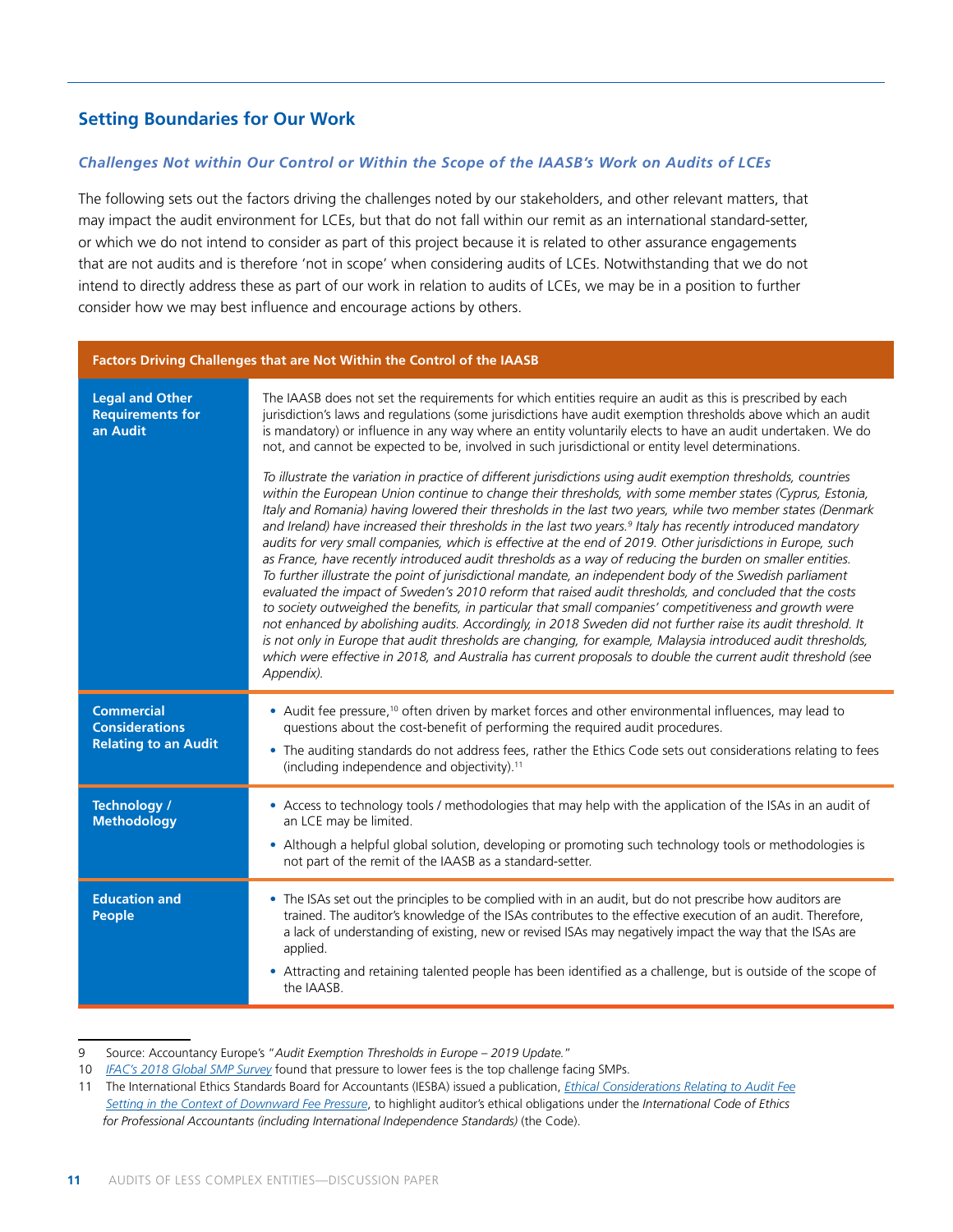| Scoped Out of Exploratory Activities Related to Audits of LCEs |                                                                                                                                                                                                                                                                                                                                                                                                                                                                                                                                                                                                                                                     |  |
|----------------------------------------------------------------|-----------------------------------------------------------------------------------------------------------------------------------------------------------------------------------------------------------------------------------------------------------------------------------------------------------------------------------------------------------------------------------------------------------------------------------------------------------------------------------------------------------------------------------------------------------------------------------------------------------------------------------------------------|--|
| <b>Engagements Other</b><br>than Audit                         | • Although our other standards (i.e., review, assurance and related services standards) may be appropriate<br>alternatives in cases where an audit is not required or needed, the scope of the IAASB's work on audits of<br>LCEs addressed in this DP excludes further consideration of engagements that are not audits.<br>• Other engagements not specifically addressed by our International Standards, such as direct engagements.                                                                                                                                                                                                              |  |
| <b>Enhanced Accessibility</b><br>of the ISAs                   | • Although we recognize the importance of converting the IAASB's Handbook to an electronic format to<br>make it easier to use through better navigation and improved signposting, these efforts are outside of the<br>project on audits of LCEs. <sup>12</sup>                                                                                                                                                                                                                                                                                                                                                                                      |  |
| <b>Value of an Audit</b>                                       | • Questions have been raised about the value of having an audit, including:<br>- Trust in the audit process;<br>- Appropriate communication of information to support investment or funding decisions;<br>- Relevance of the information being reported on (e.g., backward-looking versus forward-looking); and<br>- Using technology to execute better audits.<br>Although the changes to the standards may impact the matters influencing the value of an audit, and<br>may influence the value of the audit for LCEs, the objective of the work on audits of LCEs addressed in<br>this DP is not about directly exploring the value of an audit. |  |
| <b>Public Expectations</b>                                     | • Notwithstanding our recent efforts requiring the auditor to provide more transparency in relation to their work, <sup>13</sup><br>the gap in expectations between what the auditor does and what the auditor is expected to do still exists.<br>• The scope of this work is not intended to directly address this gap, but improving the application of ISAs to<br>LCEs may close aspects of this gap and indirectly help users of financial statements better understand the<br>procedures undertaken in an audit.                                                                                                                               |  |

#### *Challenges within the Scope of the IAASB's Work on Audits of LCEs*

The objectives of our Clarity Project<sup>14</sup> was to write the standards in a clear and concise way, with the requirements set out as principles, and application material that sets out further explanation about the requirements and guidance about how to carry them out. In our view, a principles-based approach to the standards enables the application of the ISAs to entities with a wide variety of nature and circumstances.

The influences set out in Section I, and our journey in thinking more about what can be done to improve the application of the ISAs for LCEs, have already driven changes in our current work practices. For example, we have revised, or are in the process of revising, some of our core ISAs, including considering focusing on scalability as part of the revisions. However, ongoing concern and challenges with applying the ISAs (or proposals) is continually being highlighted by our stakeholders, in particular in relation to our recent exposure drafts (for example, in the responses to ED-315 as well as the responses that were received to the proposals to revise ISA 540 (Revised)).

The more significant, recurring comments regarding the ISAs set out below are presented in the context of what we have heard in relation to challenges when auditing LCEs, for the purpose of determining where the focus of our work should be. In addition, although some of these may be conflicting (for example, there have been criticisms regarding the increasing length of the standards, while there have also been calls for more guidance within the standards) we need to understand all of the challenges and their root causes to be able to determine an appropriate way forward.

<sup>12</sup> In 2019, working with IFAC, work effort will commence relating to converting the IAASB's Handbook to an electronic format.

<sup>13</sup> For example, through reporting on Key Audit Matters in the auditor's report and proposed new requirements for communication with external parties under the proposed International Standard on Quality Management (ISQM) 1, *Quality Management for Firms that Perform Audits or Reviews of Financial Statements, or Other Assurance or Related Services Engagements.*

<sup>14</sup> In March 2009, we completed our Clarity Project, which had involved a comprehensive review of all ISAs to improve their clarity and thereby facilitate their consistent application. Approximately half of the clarified ISAs included substantive changes aimed at improving practice in a variety of respects.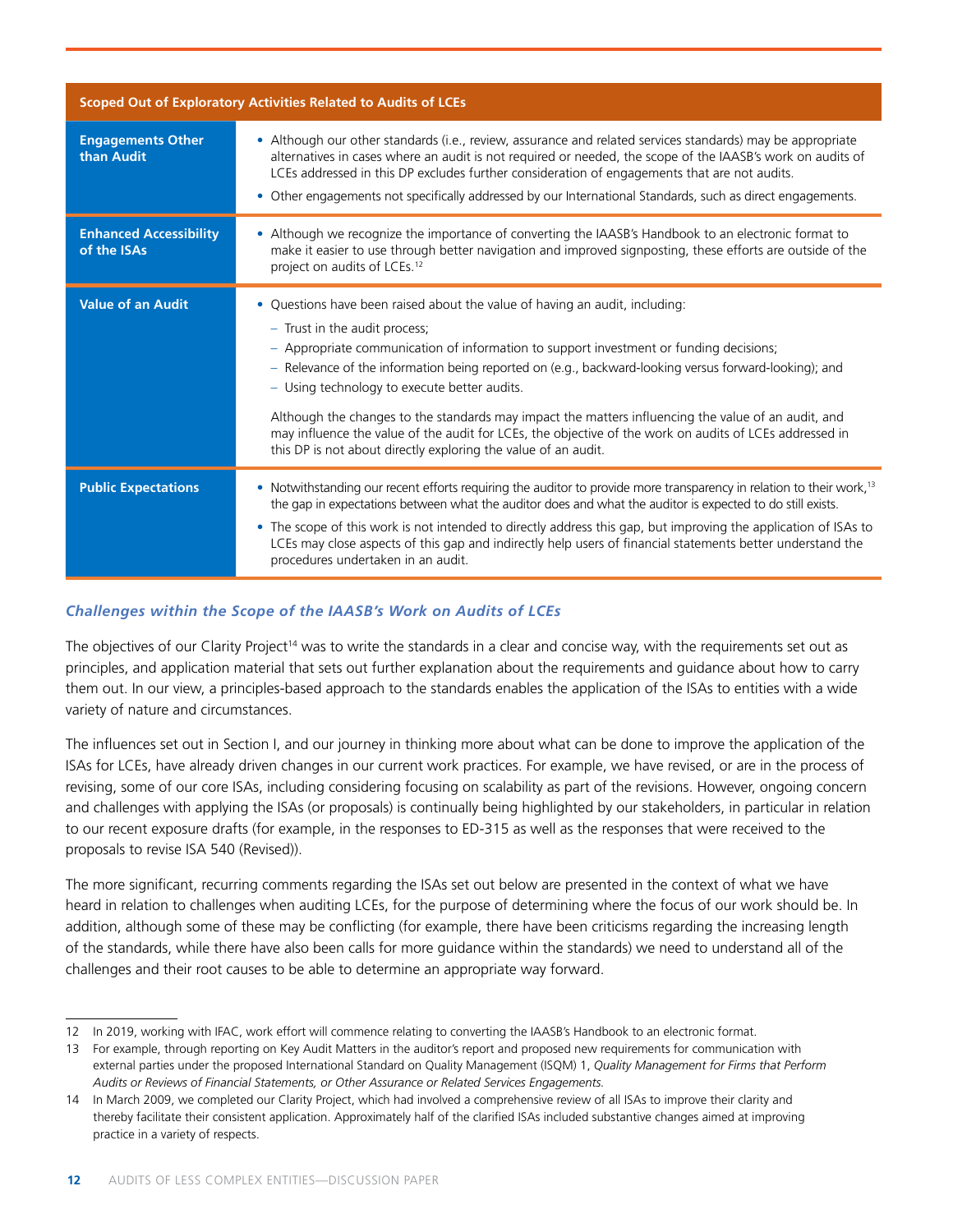| <b>Language and</b><br><b>Basic Approach to</b><br>the Standards               | • Some of the 'clarity' principles have diminished, with the language becoming more complex and therefore<br>more difficult to comprehend. This may also impact the translation of the standards.<br>• The standards are now being drafted to include the "how" in requirements i.e., the process to undertake the<br>procedure, which is resulting in more detailed requirements, which is sometimes seen as a move away from<br>principle-based requirements.<br>• The detail in the standards is driving auditors towards more of a 'compliance with the standards' approach<br>rather than an approach that encourages the use of professional judgment in determining the most<br>appropriate audit procedures for the specific circumstances.<br>• The standards can be difficult to navigate as they break up a continuous audit process into discrete elements,<br>and are written in a linear way, but the audit process is iterative in nature. In addition, they are not electronic,<br>so navigating is done manually.                                                                                                                                                                                                      |
|--------------------------------------------------------------------------------|-----------------------------------------------------------------------------------------------------------------------------------------------------------------------------------------------------------------------------------------------------------------------------------------------------------------------------------------------------------------------------------------------------------------------------------------------------------------------------------------------------------------------------------------------------------------------------------------------------------------------------------------------------------------------------------------------------------------------------------------------------------------------------------------------------------------------------------------------------------------------------------------------------------------------------------------------------------------------------------------------------------------------------------------------------------------------------------------------------------------------------------------------------------------------------------------------------------------------------------------|
| Length of the<br><b>Standards</b>                                              | • ISAs are voluminous, which can make them difficult to read and determine what needs to be done, and which<br>has the potential to discourage some auditors from reading all of the relevant and necessary material.<br>· Significant material is being added through recent revision processes of the core ISAs, in particular, to add<br>application material as the ISAs become more complex; however, this material is needed to support the<br>application of the standards. Paradoxically, some of this additional length is to aid scalability of the ISAs.                                                                                                                                                                                                                                                                                                                                                                                                                                                                                                                                                                                                                                                                     |
| <b>Documentation</b>                                                           | • Documentation requirements throughout the ISAs are extensive, and becoming more onerous.<br>. In many cases, there is a lack of clarity as to what needs to be documented, and the extent thereof, in<br>particular, when auditing LCEs. This lack of clarity has sometimes resulted in:<br>- Different interpretations about how certain matters need to be documented.<br>- Over documentation (for example, auditors of LCEs may include extensive documentation to justify what has<br>not been done, which is seen as additional work that does not provide additional assurance or a measurable<br>increase in audit quality).                                                                                                                                                                                                                                                                                                                                                                                                                                                                                                                                                                                                  |
| <b>Lack of Clarity as</b><br>to What Needs to<br>be Done or Why                | . In some cases, unnecessary procedures are being performed because when an auditor is faced with a specific<br>set of circumstances, the standards are not clear about the nature and extent of the work required. In other<br>circumstances, necessary procedures are not being performed because the application of the requirements to<br>the circumstances are not clear.                                                                                                                                                                                                                                                                                                                                                                                                                                                                                                                                                                                                                                                                                                                                                                                                                                                          |
| <b>Not Enough</b><br><b>Guidance Within</b><br>/ Outside of the<br><b>ISAs</b> | • Paragraphs detailing considerations specific to smaller entities, where they are presented within the ISAs, are<br>not helpful in all cases to understand scalability and proportionality of the requirements.<br>• There is insufficient supporting material to aid effective application of the ISAs. <sup>15</sup>                                                                                                                                                                                                                                                                                                                                                                                                                                                                                                                                                                                                                                                                                                                                                                                                                                                                                                                 |
| <b>ISAs Noted as</b><br><b>Particularly</b><br><b>Problematic</b>              | . Risk identification and assessment-some stakeholders have noted that the proposals in ED-315 may lead<br>to an over-engineered risk assessment for entities in a non-complex environment. The changes proposed in<br>ED-315 have also been seen by some to add unnecessary complexity, in particular, in relation to obtaining an<br>understanding of the system of internal control (which is also a noted issue in extant ISA 315 (Revised)).<br>• The auditor's considerations in relation to fraud—the focus of the work to comply with the requirements of ISA<br>240 <sup>16</sup> when auditing an LCE is considered by some to be more onerous than what would be appropriate in the<br>circumstances.<br>• Auditing accounting estimates—some audit procedures required under ISA 540 (Revised) have been noted by<br>some as unnecessary, especially where the estimates do not involve complex fair values or significant forward-<br>looking information.<br>. In addition to the ISAs noted above, there may be other aspects of the ISAs where the standards are not seen<br>to be robust with regard to scalability and proportionality - the IAASB is looking for further feedback on these<br>(refer to Question 2). |

<sup>15</sup> However, the IAASB's proposed *Strategy for 2020–2023* has indicated a future focus on implementation activities, and we have been increasing our activities relating to the initial implementation of new and revised standards through webinars, supporting guidance, etc.

<sup>16</sup> ISA 240, *The Auditor's Responsibilities Relating to Fraud in an Audit of Financial Statements*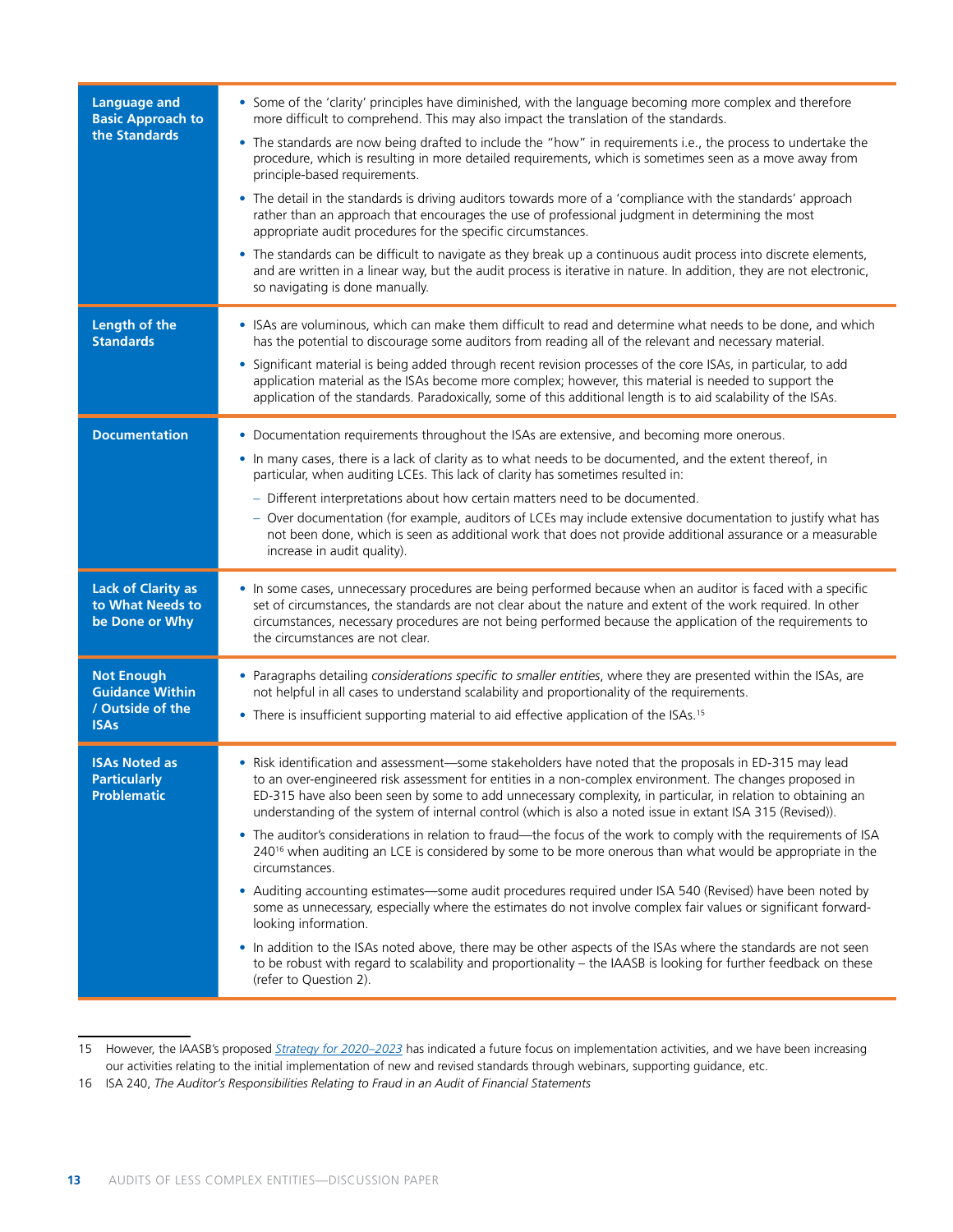# III. POSSIBLE ACTIONS TO BE EXPLORED

The IAASB and others have recognized the need for global solutions to address the challenges in relation to audits of LCEs.

In light of the challenges within the scope of our work on audits of LCEs as set out in Section II, we have reflected on potential possible actions that could be undertaken.

The most appropriate way forward may be one, or a combination of the possible actions, or only some aspects of the possible actions, set out hereafter, and may also include other actions identified by respondents. Some of the possible actions will be quicker to progress (for example, developing non-authoritative guidance), while others will take longer (for example, standard-setting activities). In addition, consideration will be given to the impact on **all** stakeholders using the ISAs (positively or negatively), not only those interested in audits of LCEs.

In our efforts to date, we have recognized that there is no simple solution—the ISAs are intended for audits of a wide variety of entities, ranging from large, complex public interest entities to entities that are considerably less complex; therefore, there are competing interests. We have not yet decided on a future course of action and remain open minded as to what are the most appropriate future possible actions. Accordingly, responses to the challenges outlined in this DP are needed to better understand whether:

- Such possible actions may be appropriate for all stakeholders;
- There is anything else that we need to know in our considerations of these actions; or
- Further research and information gathering is needed.

The input will help us develop a clear direction for our future work in this area and to appropriately scope any future projects related to these matters. There will likely be mixed views on some of these possible actions,<sup>17</sup> and it is therefore essential that we are informed as to the views of **all** our stakeholders, including understanding the rationale underpinning those views. The potential possible actions that we have identified that are described further in this document include:



- A. Revising the ISAs.
- B. Developing a Separate Auditing Standard for Audits of LCEs.
- C. Developing Guidance for Auditors of LCEs or Other Related Actions.

<sup>17</sup> The Accountancy Europe publication, *Simplifying Auditing Standards for Small or Non-Complex Entities*, sets out Pros and Cons of various possible actions that have been explored in its publication.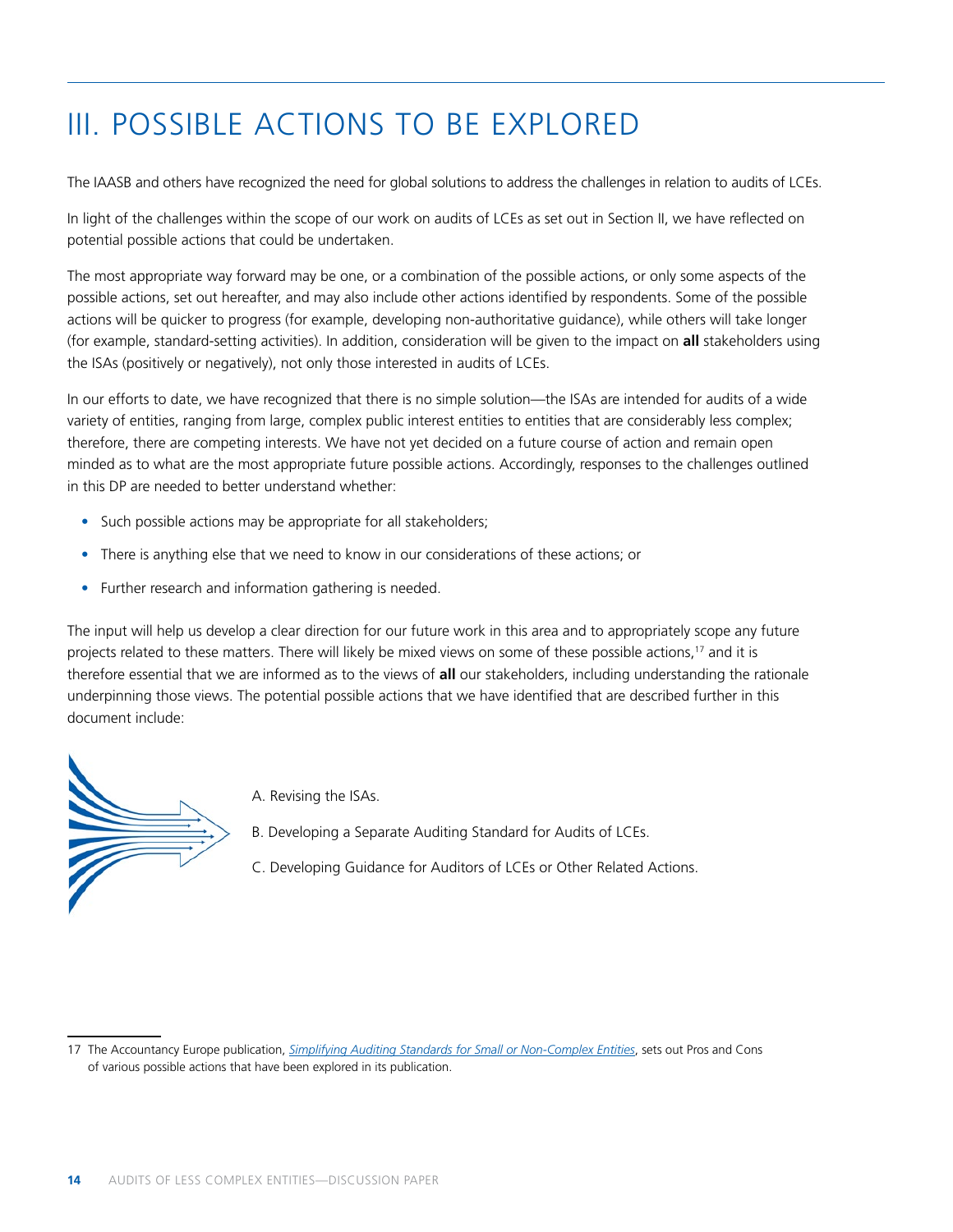### **A. Revising the ISAs**

The ISAs could be revised to make the auditor's work effort clearer, in particular to benefit audits where the circumstances of the entity are less complex. We continue to place great emphasis on addressing complexity and scalability of the ISAs in our projects, as have been described in Sections I and II. In order to address the identified challenges in applying ISAs in audits of LCEs, we are keen to get views on what further can be done, while always remaining mindful of the need to retain the robustness and quality of our standards.



Broadly, this may involve one or more of the following:

- Greater focus on more clearly setting out what the auditor needs to do (i.e., focusing on the way the requirements have been articulated using clearer and understandable language), with appropriate application material to support applying the requirements effectively and efficiently.
- Adopting an approach of revising the standards by setting out the basic requirements for all audits, then expanding as needed to address more complex circumstances (the so-called "building-blocks approach").
- Considering how the application material could feature more scalability and proportionality considerations, e.g., providing examples of both simple and complex circumstances in order to contrast the differences.
- Better signposting within the application material about how to apply the requirements that are relevant to audits of LCEs. This could be done, for example, by enhancing the considerations specific to audits of LCEs (previously included in the standards as considerations specific to smaller entities) in a separate section within each ISA.

There are various ways that such a revision of the ISAs could be undertaken:

- Revising all of the ISAs as part of one substantial project.
- Revising the ISAs on a rolling or phased basis (for example, selecting a group of ISAs for updating, and once completed select other ISAs, or selecting certain standards to be revised first, possibly those where the most challenges for audits of LCEs have been identified).
- Making targeted changes when an ISA is being revised—we are currently exploring this approach on projects currently underway. For example, we are focusing on the complexity, and scalability and proportionality, of our proposals relating to the revision of ISA 315 (Revised).<sup>18</sup>

The exact approach how best to revise the standards would still need to be determined, and further exploratory work may be needed to determine our specific activities.

<sup>18</sup> Our Consultation Paper on our *proposed Strategy for 2020–2023 and Work Plan for 2020–2021* has highlighted the importance of developing ways to address complexity, while maintaining scalability and proportionality, as a strategic focus in our future strategy period.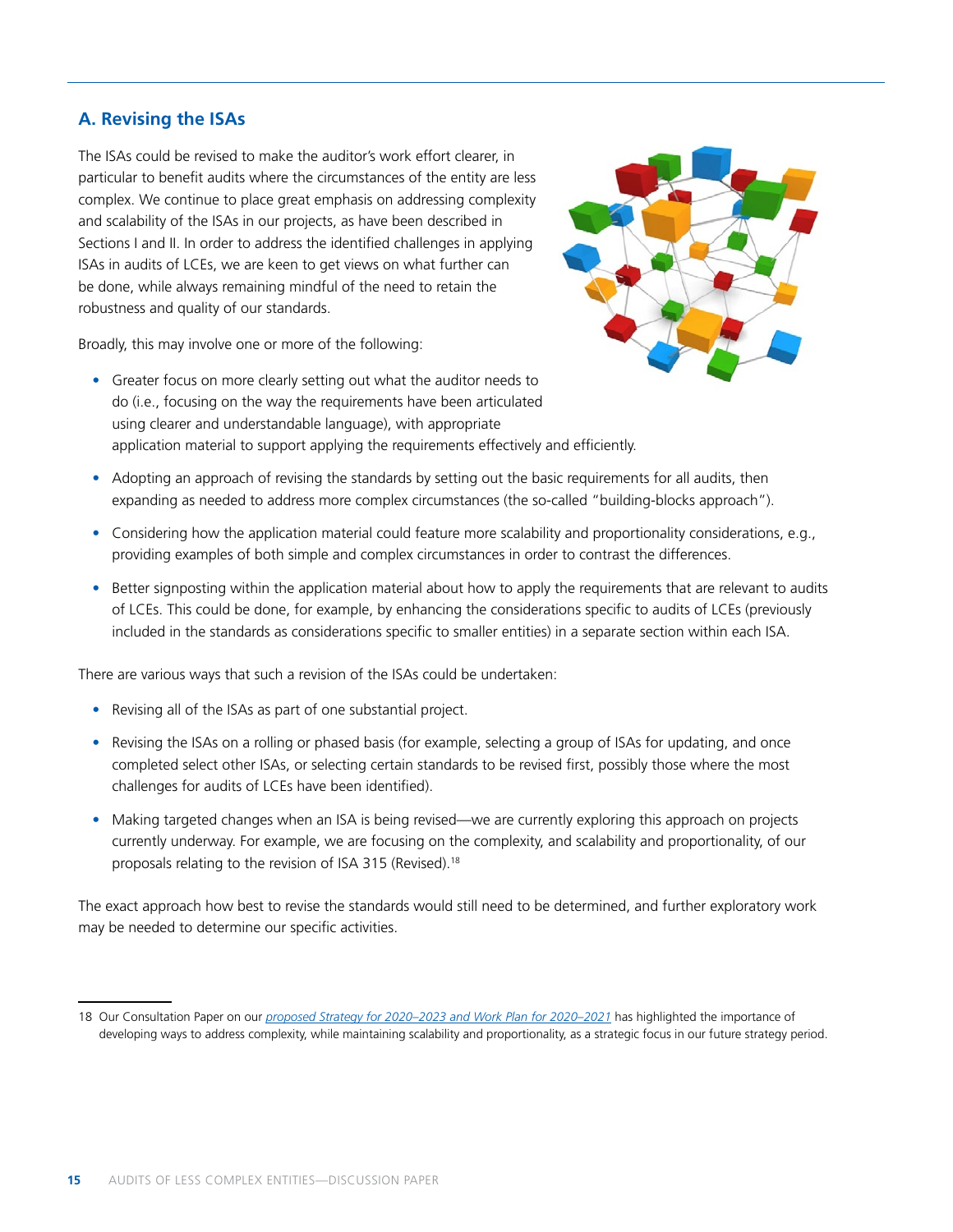### **B. Developing a Separate Auditing Standard for Audits of LCEs**

The development of a separate standard specifically for audits of smaller entities has been the subject of discussion internationally, with a number of jurisdictions having developed, or in the process of developing, drafts or pronouncements. However, from previous outreach (including the 2017 Paris Conference), we have heard concerns from some stakeholders about the development of a separate standard for auditing LCEs. Nevertheless, in light of developments in the environment where others are actively pursuing an alternative for audits of LCEs, and our commitment to exploring a global approach, we have the view that this is included as a possible option to gather input from our stakeholders.

From outreach undertaken to date, it is clear that the level of assurance for the audit opinion issued in accordance with any standard should be the same as the ISAs (i.e., reasonable assurance). However, what reasonable assurance means in the circumstances may vary by context, which may need to be explored further. It has also been highlighted that any separate standard developed should retain a similar robustness as the ISAs.

We have not specifically discussed the content of such a standard but recognize the importance of outlining the key features of such a standard to provide a basis for respondents to form their views. The following has been developed based on work done by others in this area. More would need to be done to determine whether this is a feasible option.

A separate standard may include a description of the types of entities for which it would be appropriate to use or not (for example, it may not be appropriate to use such a standard for audits of publicly listed entities). As with the ISAs, local laws and regulations would then prescribe when such a standard could be used in a particular jurisdiction.

#### *Separate Auditing Standard Based on the Existing ISAs*

A separate auditing standard could be based on the existing ISAs with the aim of achieving the same objective and encompassing all the relevant requirements for an audit of an LCE, including compliance with ISQC 1 (or the IAASB's new proposed quality management standards) and relevant ethical requirements.

Other possible features include:

- Mirroring the risk-based approach of the ISAs but be presented in a way that follows the work flow of an audit.
- Quality management principles at the engagement level, setting out, for example, a focus on the broad quality management principles such as the engagement partner's responsibilities.
- Retaining principle-based requirements appropriate for audits of LCEs that allow the auditor to use their professional judgment to focus on the objectives to be achieved by the auditor (i.e., more appropriately focused on being outcomes-based in the circumstances of LCEs and refraining from including specific procedures and processes); developed based on the existing ISAs where relevant for LCEs.
- Aligning any documentation requirements with the principles of ISA 230,<sup>19</sup> with consideration given to whether more specific documentation requirements may be needed in areas that would be applicable to LCEs.

As the standard would be based on the ISAs, it may not have a complete set of specific application material developed; rather the development of supporting guidance and application material could be left to others (such as NSS) to develop, or if based on the same principles and structure as the ISAs, may reference the applicable parts of the ISAs (in a similar way that International Financial Reporting Standards (IFRSs) are referenced in the *IFRS for SMEs Standard*).

<sup>19</sup> ISA 230, *Audit Documentation*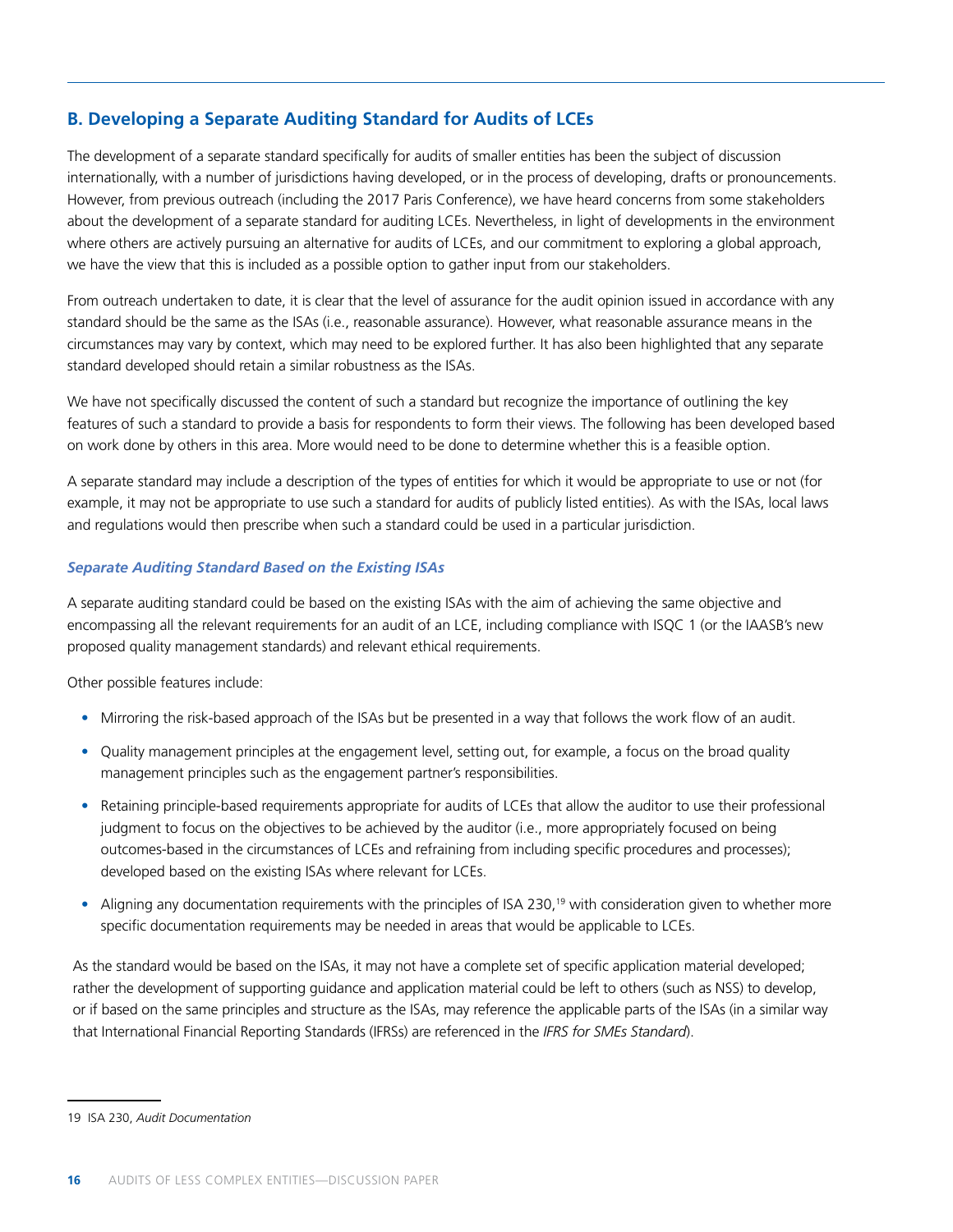#### *Separate Auditing Standard Developed Based on a Different Framework*

The approach for the development of a separate standard described above focuses on the ISAs as a starting point. An alternative is to explore the option of developing a standalone standard taking a different approach from the risk-based approach in the current ISAs. Such an approach would likely require the development of a supporting framework including relevant criteria, with the objective that the engagement would result in the same assurance as an audit opinion. Such an approach could, for example, be more substantive in nature.

The development of a separate standard of this nature would require substantial research and information gathering activities to be undertaken in order to determine viability and, therefore, would likely have a substantially longer timeframe than some of the other options that have been identified.

#### **C. Developing Guidance for Auditors of LCEs or Other Related Actions**

There have been ongoing calls for more guidance for applying the ISAs in audits of LCEs, notwithstanding our current, and future proposed, efforts in relation to the development of guidance and support materials. In particular, there are calls for a practical "how to" guide when approaching an audit of an LCE, as well as for specific areas within the ISAs specific to auditing LCEs.

This section addresses guidance and other support material developed specifically for audits of LCEs that is outside of the ISAs (i.e., not application or other explanatory material within the ISAs), so the nature of such material would be non-authoritative. Options for guidance, in addition to current and planned future efforts relating to implementation guidance, may include:

- *a. A comprehensive guide about how to apply the ISAs in circumstances where the nature and circumstances of the entity being audited are less complex.* A guide along these lines has already been developed by IFAC (the Guide to Using ISAs in Audits of SMEs, see footnote 4, hereafter referred to as "The Guide"), which is intended to provide practical support when applying the ISAs in audits of SMEs. The Guide is currently set out in two volumes, with Volume 1 covering the fundamental concepts of a risk-based approach, and Volume 2 setting out practical examples including illustrative case studies. The Guide has been translated into over 20 languages, and the latest version has been downloaded in more than 140 countries. However, notwithstanding the broad demand for The Guide, it is voluminous and there are many stakeholders still calling for more. Instead of developing our own guide, we could also consider how we could collaborate with IFAC in enhancing The Guide, as appropriate.
- *b. An International Auditing Practice Note (IAPN) for Audits of LCEs*—IAPNs do not impose additional requirements on auditors beyond those required by the ISAs, nor do they change the auditor's responsibility to comply with all of the ISAs relevant to the audit being undertaken. They are intended to provide practical assistance to auditors. Such an IAPN would likely only cover specific areas where additional guidance is needed.
- *c. Guidance for the application of specific areas within the ISAs, or particular ISAs15 specifically for challenges identified related to audits of LCEs*—for example, a guide specifically targeted at risk identification and assessment.
- *d. Focused "implementation packs" for new and revised ISAs specifically for audits of LCEs*—including slide presentations, webinars and focused guidance about how to implement the revised or new ISA, to educate and assist once new or revised standards are published.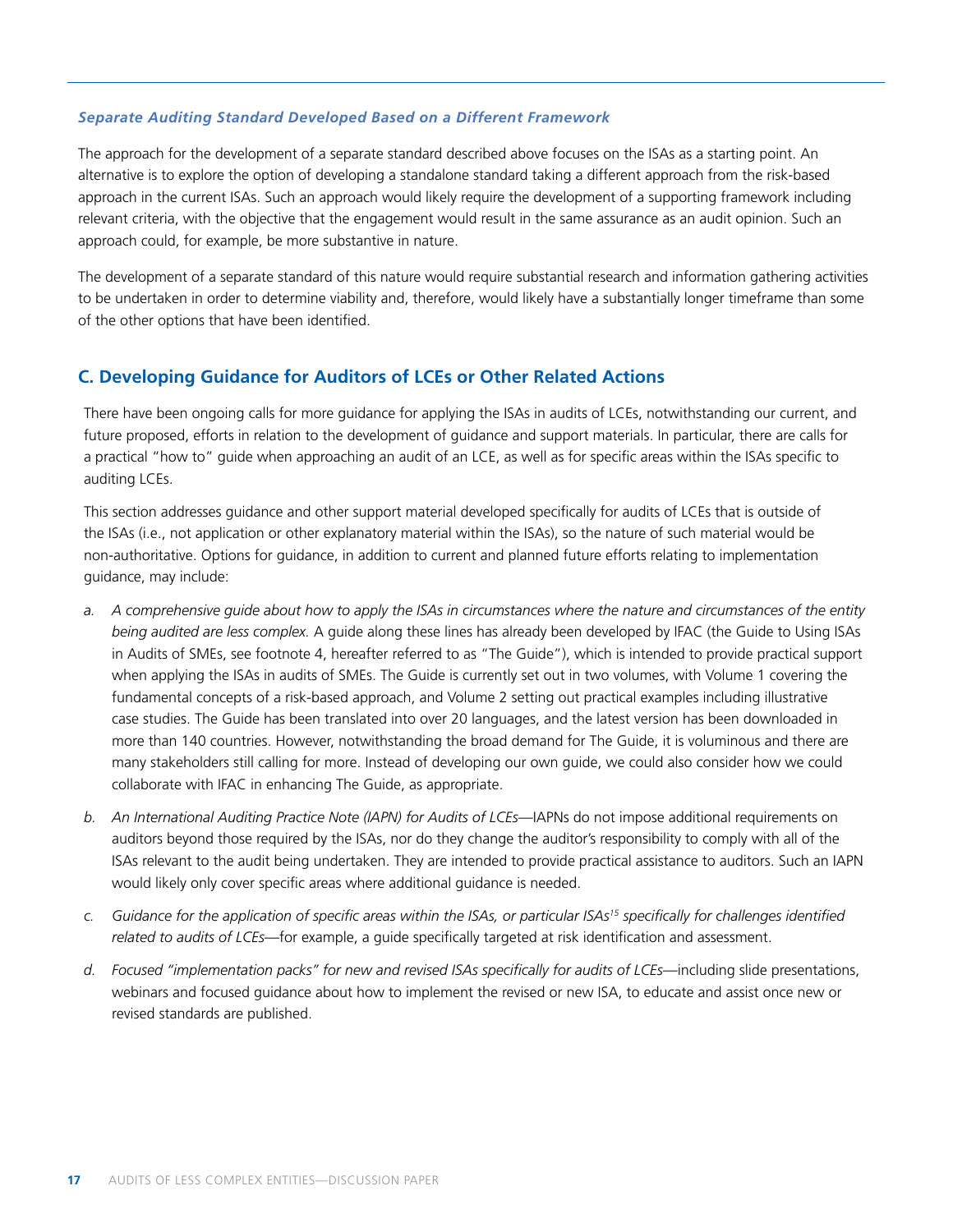### QUESTIONS FOR RESPONDENTS

Your feedback will be helpful to us in determining an appropriate way forward in relation to audits of LCEs. In answering the following questions, providing detail and reasons for your answers will assist us in understanding the views of our stakeholders.

*Stakeholders may choose to answer all, or only some, of the questions below—all input is helpful to our future considerations.* 

- 1. We are looking for views about how LCEs could be described (see page 4). In your view, is the description appropriate for the types of entities that would be the focus of our work in relation to audits of LCEs, and are there any other characteristics that should be included?
- 2. Section II describes challenges related to audits of LCEs, including those challenges that are within the scope of our work in relation to audits of LCEs. In relation to the challenges that we are looking to address:
	- a. What are the particular aspects of the ISAs that are difficult to apply? It would be most helpful if your answer includes references to the specific ISAs and the particular requirements in these ISAs that are most problematic in an audit of an  $ICF$
	- b. In relation to 2a above, what, in your view, is the underlying cause(s) of these challenges and how have you managed or addressed these challenges? Are there any other broad challenges that have not been identified that should be considered as we progress our work on audits of LCEs?
- 3. With regard to the factors driving challenges that are not within our control, or have been scoped out of our exploratory information gathering activities (as set out in Section II), if the IAASB were to focus on encouraging others to act, where should this focus be, and why?
- 4. To be able to develop an appropriate way forward, it is important that we understand our stakeholders' views about each of the possible actions. In relation to the potential possible actions that may be undertaken as set out in Section III:
	- a. For each of the possible actions (either individually or in combination):
		- i. Would the possible action appropriately address the challenges that have been identified?
		- ii. What could the implications or consequences be if the possible action(s) is undertaken? This may include if, in your view, it would not be appropriate to pursue a particular possible action, and why.
	- b. Are there any other possible actions that have not been identified that should be considered as we progress our work on audits of LCEs?
	- c. In your view, what possible actions should be pursued by us as a priority, and why? This may include one or more of the possible actions, or aspects of those actions, set out in Section III, or noted in response to 4b above.
- 5. Are there any other matters that should be considered by us as we deliberate on the way forward in relation to audits of LCEs?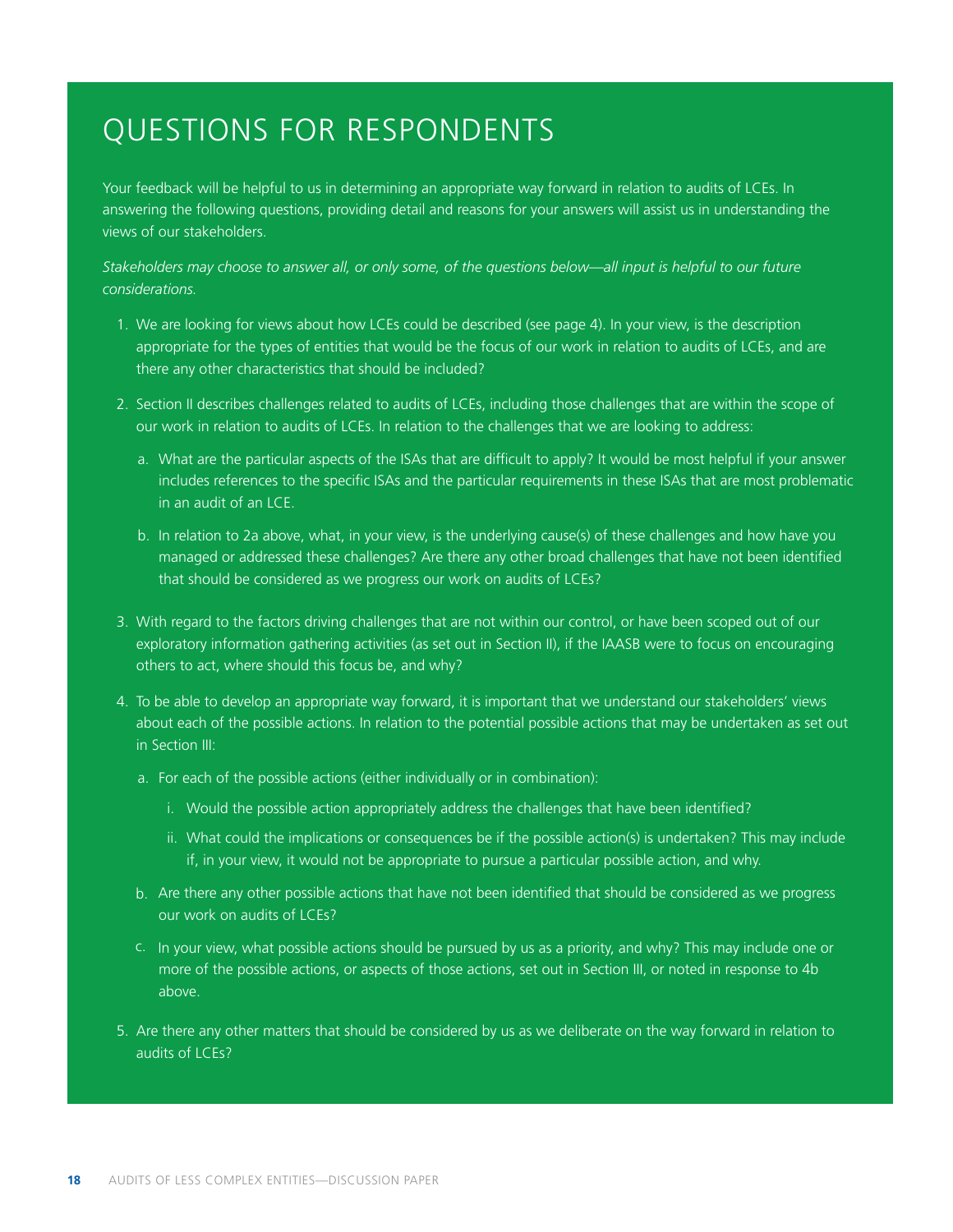## APPENDIX

#### **Standards, Guidance and Tools (Recent Literature)**

- *1. Belgian Standard on Contractual Audits of Small and Medium Entities.*
- *2. Chartered Professional Accountants Canada, 2011. Anatomy of a 12-hour audit for micro-entities.*
- *3. Conseil Supérieur de l'Ordre des Experts-Comptables, 2017. Professional Standard for the Audit Mission of Financial Statements in a Small Entity (NP 2910).*
- *4. CPA Australia, 2017. Small Entities Audit Manual (SEAM).*
- *5. Hong Kong Institute of Certified Public Accountants, 2016. Audit and Practice Manual.*
- *6. IFAC, 2018. Guide to Using International Standards on Auditing in the Audits of Small- and Medium-Sized Entities (4th Edition).*
- *7. Institut Österreichischer Wirtschaftsprüfer, 2017. Quality Assurance Handbook Guidance No 27.*
- *8. Instituut van de Bedrijfsrevisoren Institut des Réviseurs d'Entreprises, 2018. Pack Petites Entités Small Entities (PE-KE) version 4.0 and Case Study.21*
- *9. Instituut van de Bedrijfsrevisoren Institut des Réviseurs d'Entreprises, 2017. Technical note: Summary of the audit approach in non-complex entities.*
- *10. Nordic Federation of Public Accountants, 2015. Consultation Nordic Standard for Audits of Small Entities.*
- *11. The Institute of Chartered Accountants of Sri Lanka, 2018. Sri Lanka Auditing Standard (SLAuS) for the Audits of Non-Specified Business Enterprises (Non-SBEs).*

### **Articles and Thought Leadership (Recent Publications)22**

- *1. Accountancy Europe, 2018. Rediscovering the Value of SME Audit.*
- *2. Accountancy Europe, 2018. Simplifying Auditing Standards for Small or Non-Complex Entities.*
- *3. Accountancy Europe, 2019. Audit exemption thresholds in Europe.*
- *4. Association of Chartered Certified Accountants, 2018. Thinking Small First. Towards better auditing standards for the audits of less complex entities.*
- *5. Centre for Financial Reporting Reform World Bank Group, 2017. Small and Medium Practices: The Trusted Advisors of SMEs.*
- *6. Centre for Financial Reporting Reform World Bank Group, 2016. Smaller audits: Challenges and Insights.*

<sup>21</sup> This tool was originally developed by CNCC and is used in France and many other countries.

<sup>22</sup> IFAC Knowledge Gateway Audit & Assurance Section, which includes just under 100 articles and videos. Available at: http://www.ifac.org/global-knowledge-gateway/audit-assurance.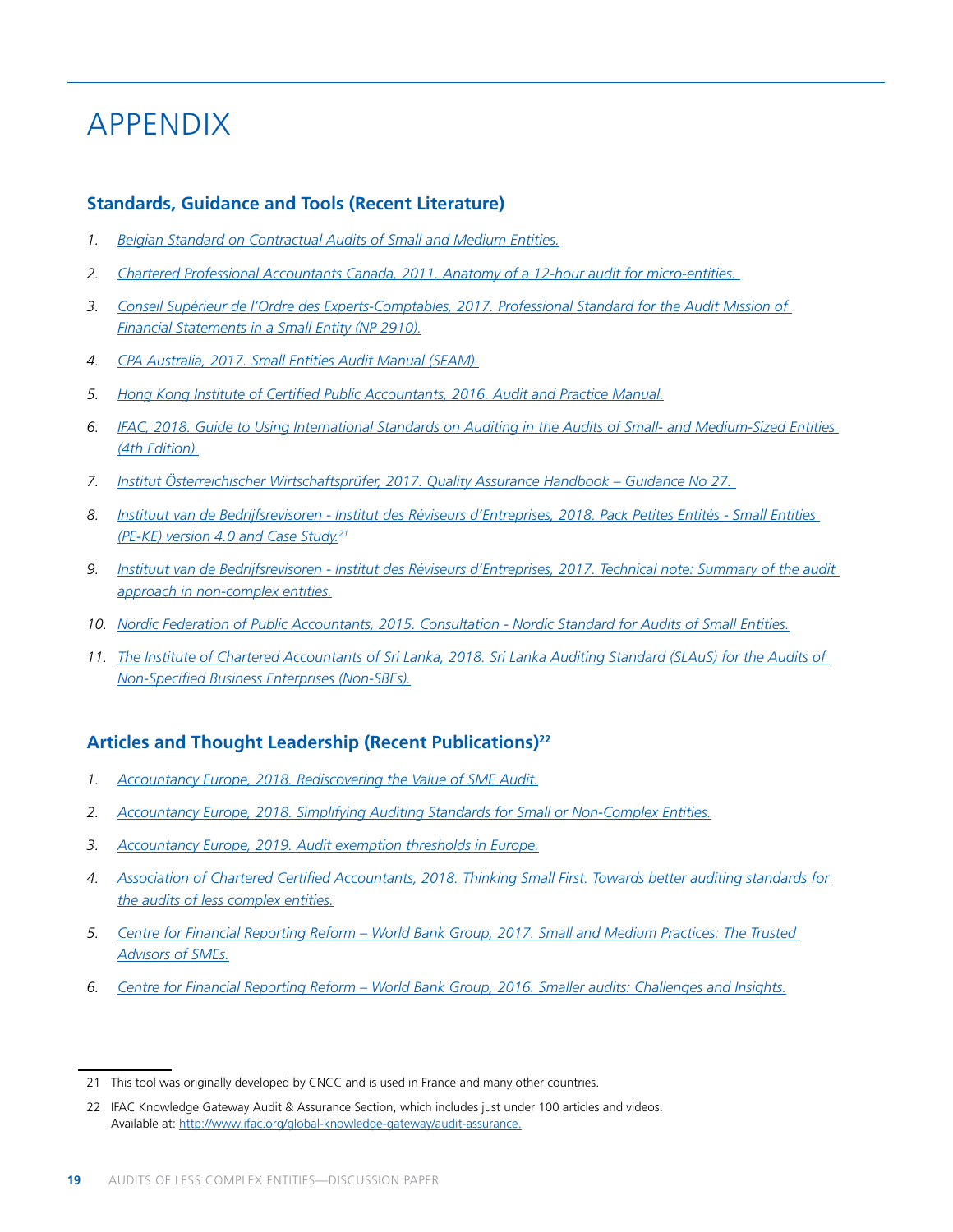- *7. Chartered Accountants Australia and New Zealand, 2016. Perspective: How audits can work for small entities.*
- *8. Chartered Accountants Australia and New Zealand, 2017. Perspective: Are International Auditing Standards suitable for small audits?*
- *9. Edinburgh Group, 2019. The SMP of the future in a changing world.*
- *10. European Federation of Accountants and Auditors for SMEs, 2018. To audit or not to audit: Debunking the myths about audit for SMEs.*
- *11. Evidence on the Value of an Audit for SMEs in Europe, 2019*
- *12. IFAC, 2016. Choosing the Right Service: Comparing Audit, Review, Compilation, and Agreed-Upon Procedure Services.*
- *13. IFAC, 2016. The Role of SMPs in Providing Business Support to SMEs: New Evidence Key Findings.*
- *14. IFAC, 2017. 2016 IFAC Global SMP Survey Report & Summary.*
- *15. IAASB, 2017. SMP / SME Audits Presentation*
- *16. IFAC 2018. IFAC Global SMP Survey: 2018 Summary.*
- *17. Swedish National Audit Office, 2017. Abolition of audit obligation for small limited companies.*
- *18. Treasury Australia, 2018. Reducing the financial reporting burden by increasing the thresholds for large proprietary companies.*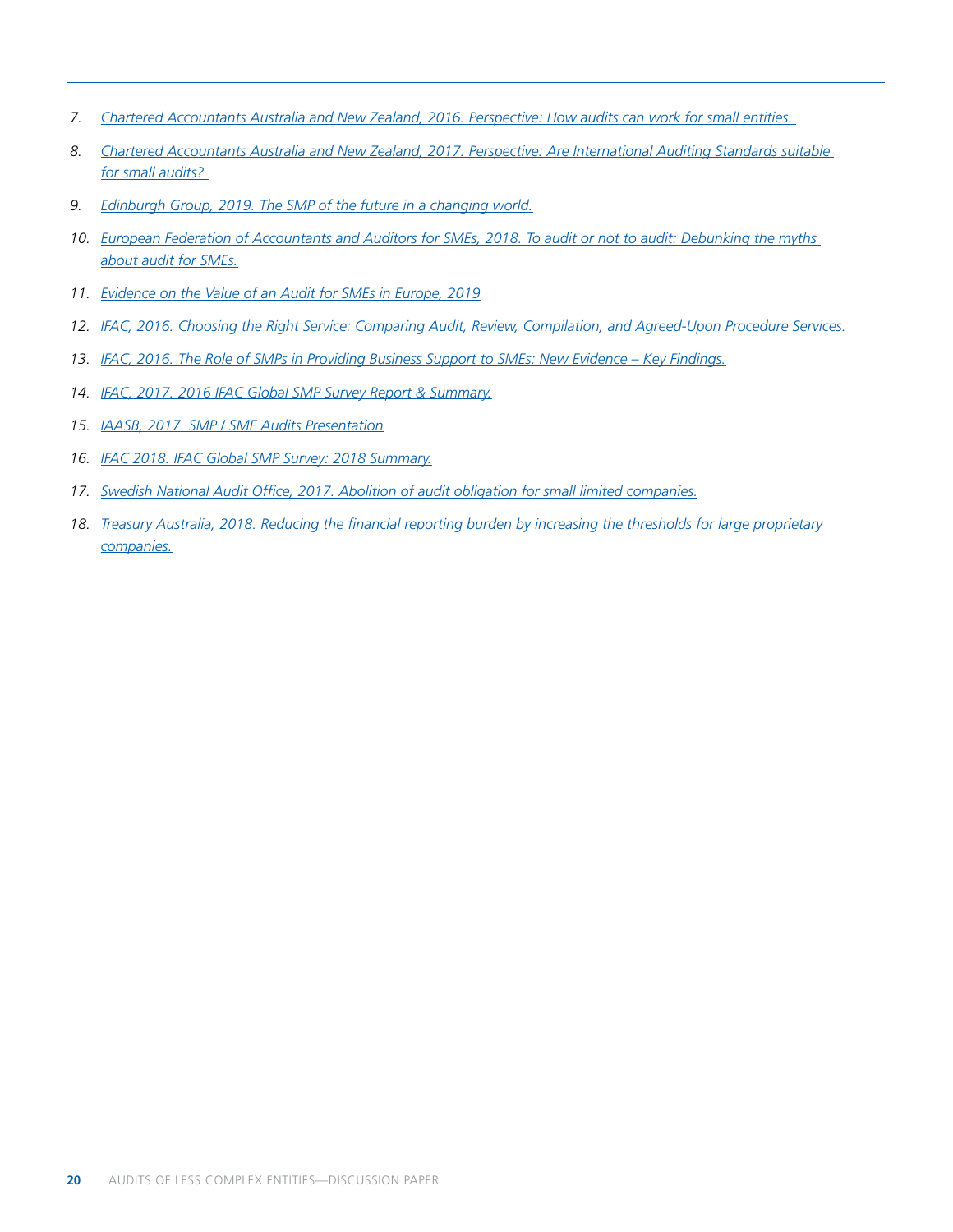The structures and processes that support the operations of the IAASB are facilitated by the International Federation of Accountants® or IFAC®.

The IAASB and IFAC do not accept responsibility for loss caused to any person who acts or refrains from acting in reliance on the material in this publication, whether such loss is caused by negligence or otherwise.

International Standards on Auditing, International Standards on Assurance Engagements, International Standards on Review Engagements, International Standards on Related Services, International Standards on Quality Control, International Auditing Practice Notes, Exposure Drafts, Consultation Papers, and other IAASB publications are published by, and copyright of, IFAC.

Copyright © 2019 by IFAC. All rights reserved. Permission is granted to make copies of this work to achieve maximum exposure and feedback provided that each copy bears the following credit line: "Copyright © 2019] by the International Federation of Accountants® or IFAC®. All rights reserved. Used with permission of IFAC. Permission is granted to make copies of this work to achieve maximum exposure and feedback."

The 'International Auditing and Assurance Standards Board', 'International Standards on Auditing', 'International Standards on Assurance Engagements', 'International Standards on Review Engagements', 'International Standards on Related Services', 'International Standards on Quality Control', 'International Auditing Practice Notes', 'IAASB', 'ISA', 'ISAE', 'ISRE', 'ISRS', 'ISQC', 'IAPN', and IAASB logo are trademarks of IFAC, or registered trademarks and service marks of IFAC in the US and other countries.

For copyright, trademark, and permissions information, please go to permissions or contact permissions@ifac.org.

ISBN: 978-1-60815-405-0